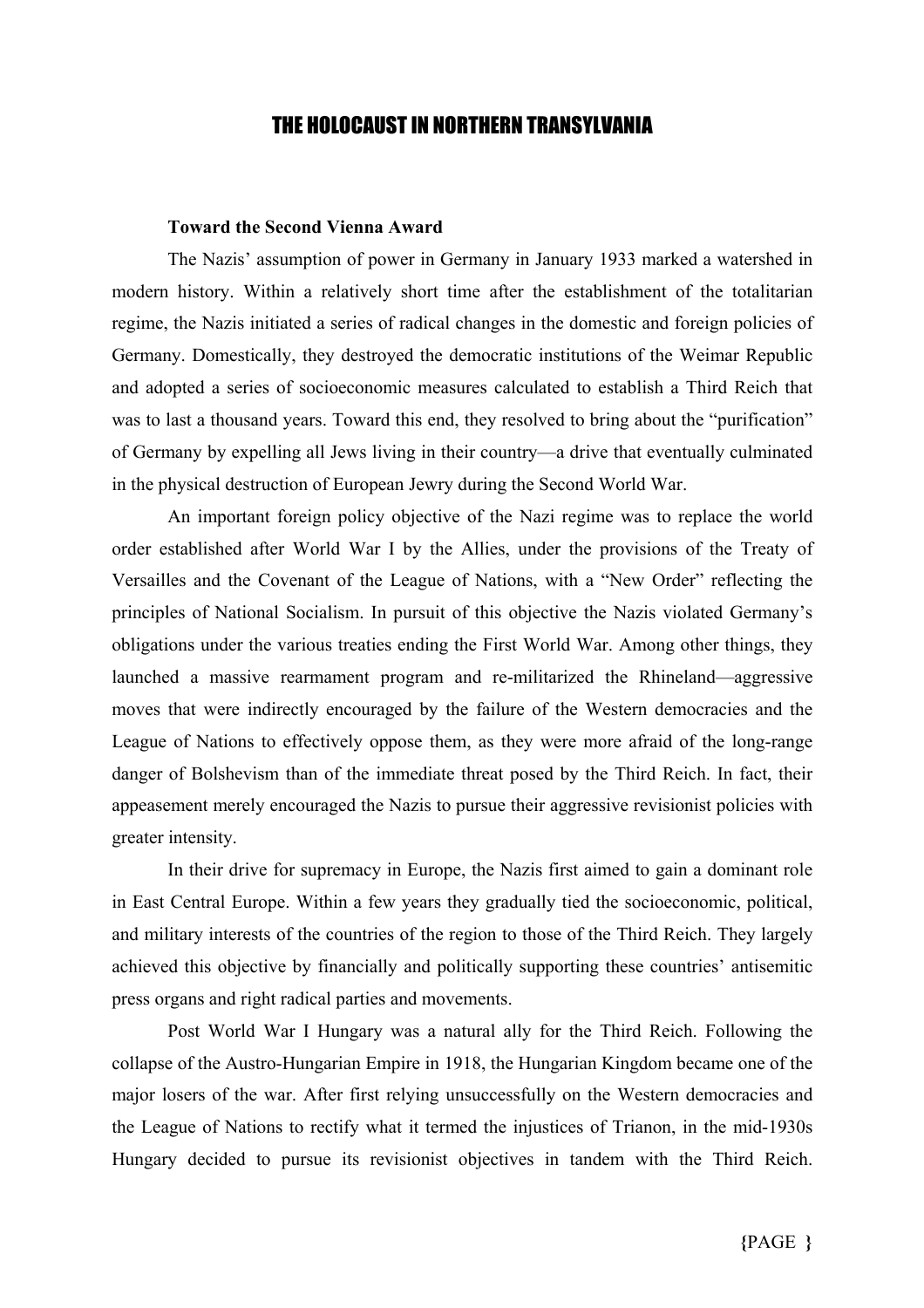Although they were not always in harmony, both Hungary and Nazi Germany aimed to undo the European world order created after World War I. Their first target was the Little Entente, whose members—Czechoslovakia, Romania, and Yugoslavia—had been the major beneficiaries of the disintegration of Greater Hungary.

A week before the German annexation of Austria on March 12, 1938, the Hungarian government launched a rearmament program that was intertwined with the adoption of the first major anti-Jewish law. The twin issues of revisionism and the Jewish question came to dominate Hungary's domestic and foreign policies. The alignment of Hungary with the Reich paid its first dividend shortly after the Western democracies surrendered in Munich (September 29, 1938) to the Nazis' demands for solving the crisis over the Sudetenland, Czechoslovakia. Under the terms of the so-called First Vienna Award of November 2, 1938, brokered by Joachim von Ribbentrop and Galeazzo Ciano, the foreign ministers of Germany and Italy, Hungary acquired from Czechoslovakia the Upper Province (Felvidék)—a strip of land in Southern Slovakia and western Carpatho-Ruthenia. Following the dismemberment of Czechoslovakia in March 1939, Hungary also acquired Carpatho-Ruthenia (*Kárpátalja*).

Hungary's revisionist ambitions were indirectly enhanced by the German-Soviet Nonaggression Pact of September 1939, under whose terms the USSR was given a free hand in several parts of Eastern Europe, including Romania. The USSR refrained from acting against Romania as long as France, the country's foremost supporter, was still considered Europe's most formidable military power. But on June 26, 1940, three days after a defeated France was compelled to sign an armistice agreement, the Soviet government issued an ultimatum: it demanded that Romania give up Bessarabia and Northern Bukovina within a few days.

The annexation of these territories had been preceded by an orchestrated Soviet press campaign against Romania. The campaign caught the attention of Hungarian governmental officials, who began working out plans for the possible recovery of Transylvania in synchronization with the expected Soviet occupation of the eastern provinces of Romania. The Hungarian state and governmental leaders contacted Hitler early in July 1940 to press their case concerning Transylvania. Since the Führer needed both Hungary and Romania as allies in the planned invasion of the Soviet Union, the leaders of the two countries were advised to settle their differences by negotiation.

#### **The Arbitration Award of August 30, 1940**

The Hungarian-Romanian negotiations that began on August 16, 1940 in Turnu Severin, Romania, yielded no results and, after ten days of futile wrangling, both parties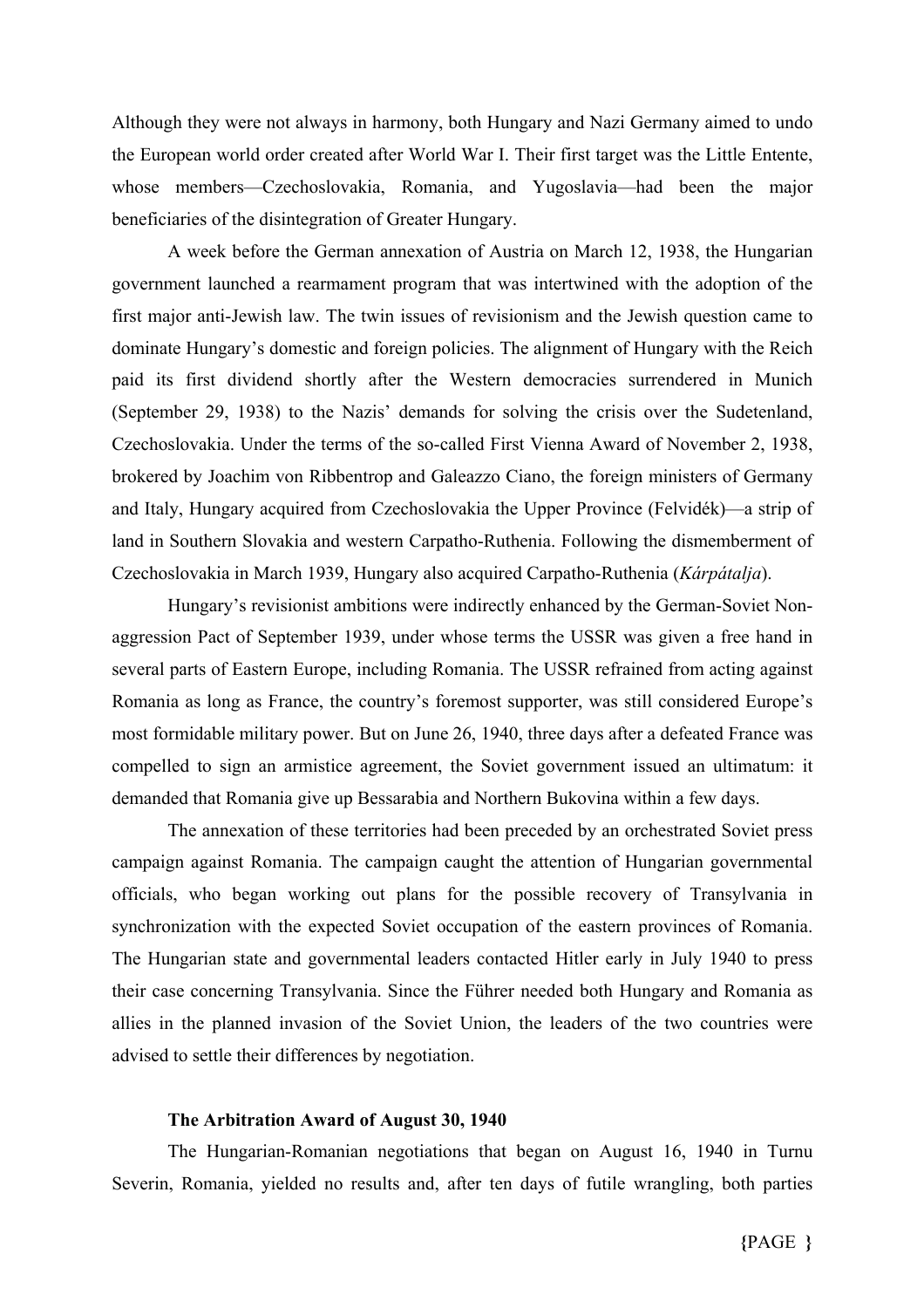appealed to the Germans for help. The deadlock was broken shortly after István Csáky and Mihail Manoilescu, the foreign ministers of Hungary and Romania respectively, were invited to Vienna "for some friendly advice" by their Italian and German counterparts. The arbitration award worked out by Ciano and Ribbentrop and their staffs was signed on August 30. Under the terms of this agreement—usually referred to as the Second Vienna Award— Hungary received an area of 43,591 square kilometers with a population of approximately 2.5 million. The area included the northern half of Transylvania, encompassing Sălaj, Bistrița-Năsăud, Ciuc, and Someş counties, most of Bihor, most of Trei Scaune and Mureş-Turda counties, and parts of Cluj County.<sup>[1](#page-2-0)</sup> The territorial concessions also enabled Hungary to reestablish Maramureş, Satu Mare, and Ugocsa counties within their pre-World War I boundaries. The annexation of Northern Transylvania was completed by September 13, and the territory was formally incorporated into Hungary under a law passed by the Hungarian Parliament on October 2, 1940.

# **The Jews of Transylvania**

The national-ethnic composition of Transylvania varied in the course of the three decades preceding the partition as reflected in the following table relating to Northern Transylvania:

| Census of 1910<br>(Hungarian<br>by mother-tongue) | Census of 1930<br>(Romanian,<br>by nationality) | Census of 1941<br>(Hungarian)                |
|---------------------------------------------------|-------------------------------------------------|----------------------------------------------|
| 1 125 732<br>Magyar<br>926 268<br>Romanian        | 911 550<br>Magyar<br>1 176 433<br>Romanian      | 1 347 012<br>Magyar<br>Romanian<br>1 066 353 |
| 90 195<br>German                                  | 68 694<br>German                                | 47 501<br>German                             |
| Yiddish                                           | 138 885<br>Jews                                 | Yiddish<br>45 5 93                           |
| 16 2 8 4<br>Ruthene                               | 99 585<br><b>Others</b>                         | 20 609<br>Ruthene                            |
| Slovak<br>12 807                                  |                                                 | 20 908<br>Slovak                             |
| 22 968<br>Others                                  |                                                 | 24 7 29<br>Romany                            |
|                                                   |                                                 | 4 5 8 6<br>Others                            |
| 2 194 254<br><b>Total</b>                         | <b>Total</b><br>2 395 147                       | 2 577 291<br><b>Total</b>                    |

**Population of Ceded Portion of Transylvania** 

Source: C. A. Macartney, *October Fifteenth. A History of Modern Hungary, 1929-1945*  (Edinburgh: Edinburgh University Press, 1957), vol. 1, p. 423.

<span id="page-2-0"></span><sup>&</sup>lt;sup>1</sup> The county and district names and boundaries referred to in this study are those of Hungary of 1940-1944.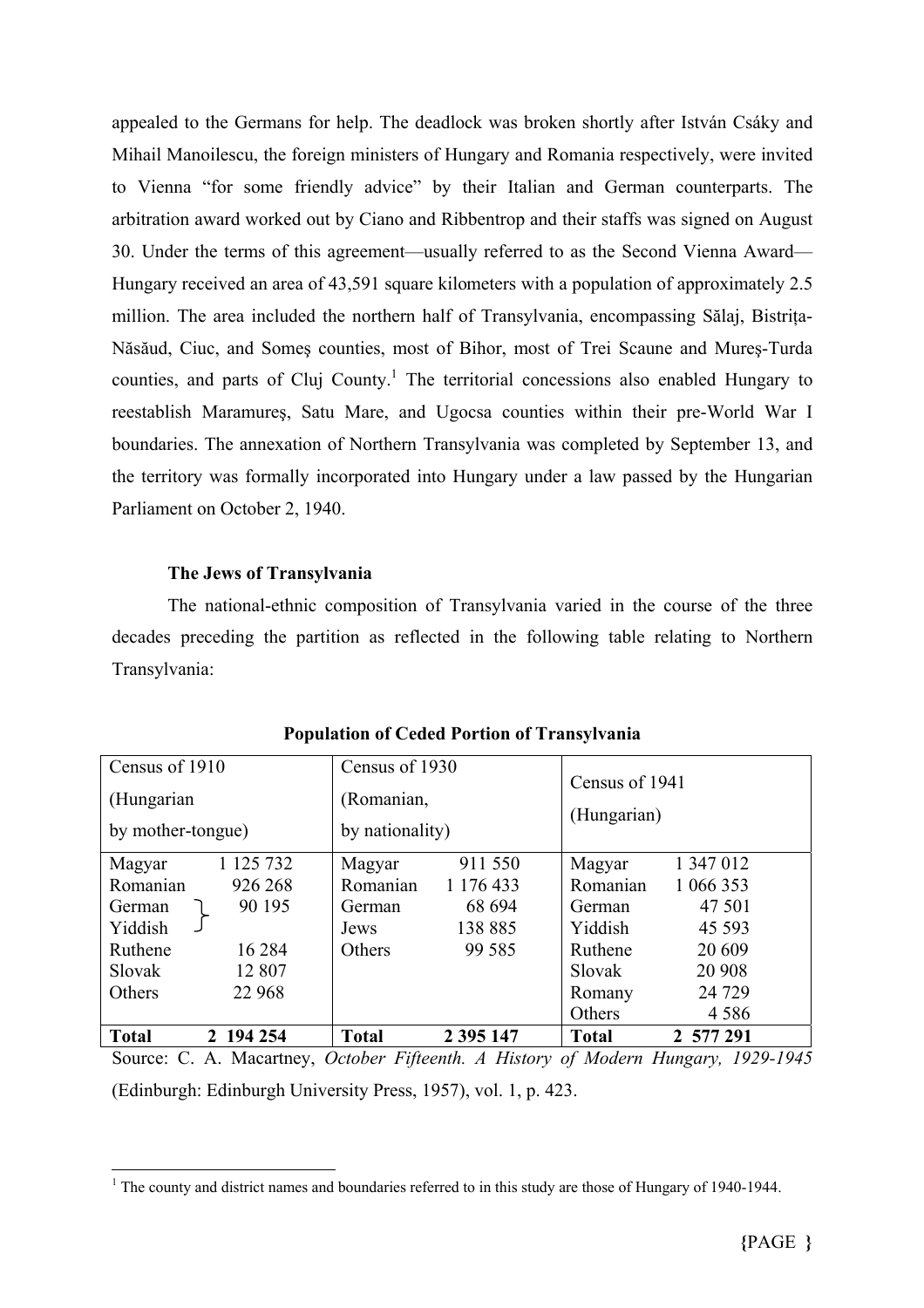The census figures used in this table are dubious. Both the Hungarian and the Romanian census authorities appear to have juggled the figures relating to the ethnic and national minorities in order to advance their particular national interests with reference to their respective claims to the region. This was particularly true of the statistical treatment of the Jewish minority.

Before the partition, the total Jewish population of Transylvania was about 200,000. Of these, 164,052 lived in the territories ceded to Hungary.

The historical and cultural heritage that tied Transylvanian Jews to Hungary and the socioeconomic and political realities that bound them to Romania were the source of many conflicts during the interwar period. It is one of the ironies and tragedies of history that after the division of Transylvania in 1940 the Jews fared far worse in the part allotted to Hungary—the country with which they maintained so many cultural and emotional ties than in the one left with Romania—the state identified with many antisemitic excesses in the course of its history.

The Jews of Transylvania were victims of the historical milieu in which they lived. Romanians resented them because of their proclivity to Hungarian culture and by implication Hungarian revisionism and irredentism. Hungarians, especially Right radicals, accused them of being "renegades" in the service of the Left.

The socioeconomic structure of Transylvanian Jewry was similar to that of the Jews in the neighboring provinces. Many were engaged in business or trade, and their percentage in the professions and white-collar fields outside of government was relatively high. There were, however, only a handful of Jews associated with mining and heavy industry. While no data on income distribution are available, the many studies on Transylvania reveal that there was a considerable proportion of Jews who could barely make a living; many depended for their survival on the generosity of the community. Most of these impoverished Jews lived in the densely populated Jewish centers of the northwest.

The original reaction of many of the North Transylvanian Jews to the historical changes in the region was to a large extent determined by their experiences during the previous three years, when the various Romanian governments instituted a series of antisemitic measures, and the memories they still nurtured about their lives in the Austro-Hungarian Empire. The illusions cherished by many among these Jews that the Hungarian annexation of the area would denote a return to the "Golden Era" soon gave way to disbelief and despair. The newly established Hungarian authorities lost no time in implementing the anti-Jewish laws and policies that had already been in effect in Hungary proper. The Jewish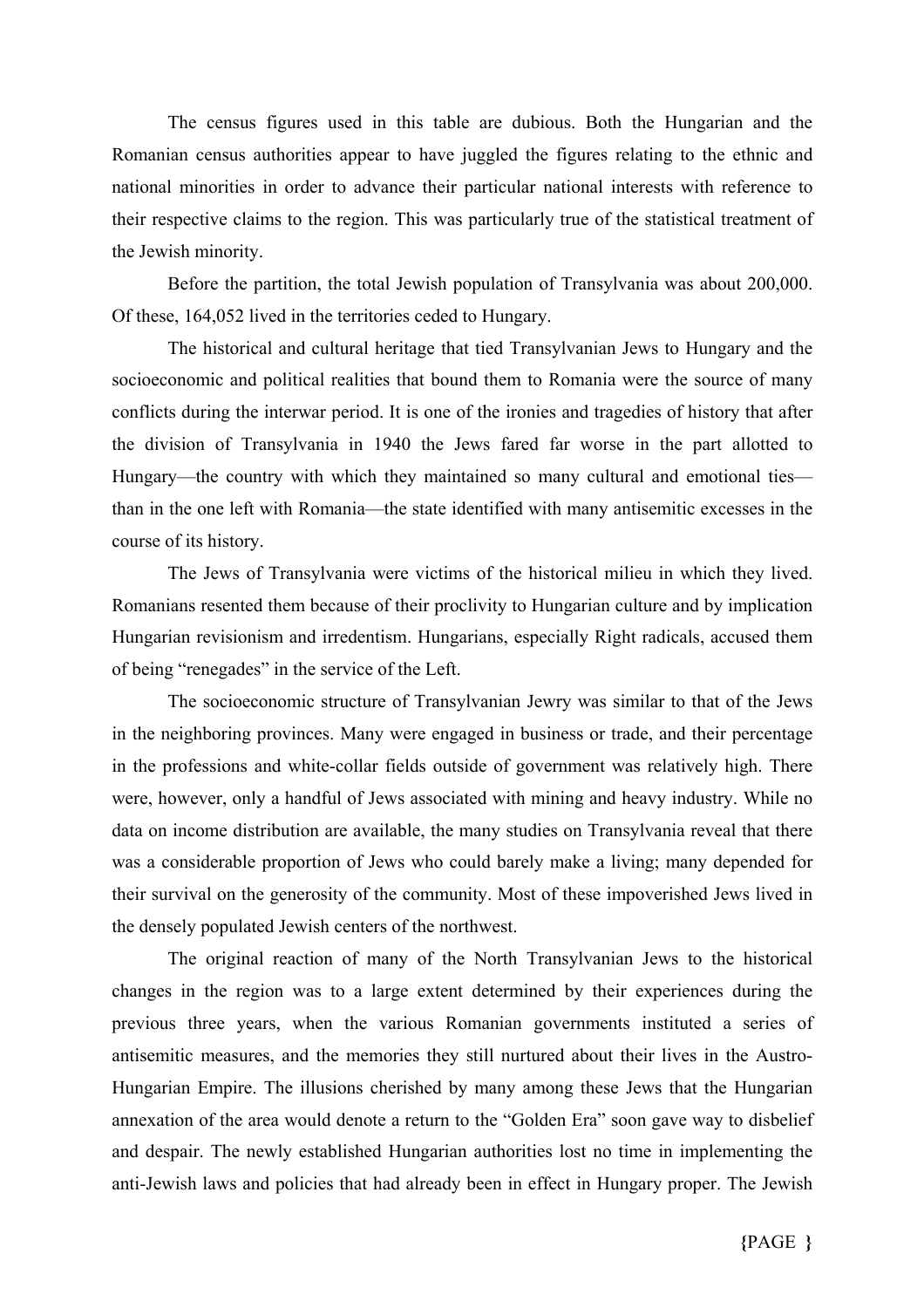newspapers were suppressed, as were all nondenominational clubs and associations. The general democratic and moderate press in the region fared no better: most of the local press organs and periodicals were transformed into mouthpieces of the chauvinistic Right.

The discriminatory measures affected the Jews particularly harshly in their economic and educational pursuits. While those in business and the professions managed to make ends meet by circumventing the laws or taking advantage of loopholes, civil servants, with a few exceptions, were dismissed, and students in secondary and higher education found themselves almost totally excluded from the state educational system.<sup>[2](#page-4-0)</sup>

The heavy hand of the Hungarian military authorities was felt particularly in the four counties of the Szekely area, which the Hungarians considered "sacred." The Jews of the area were subjected to a review of their citizenship status; as a result many of them found themselves in custody because of their "doubtful" citizenship. Particularly hard hit was the Jewish community of Miercurea-Ciuc, where dozens of families were rounded up and expelled. $3$ 

But harsh as these many anti-Jewish measures were they were overshadowed by the forced labor service system Hungary introduced in 1939. During the first two years of its operation, the Jewish recruits of military age, though subjected to many discriminatory measures, fared relatively well. After Hungary's involvement in the war against Yugoslavia in April 1941, however, the system acquired a punitive character. The Jewish labor servicemen were compelled to serve in their own civilian clothes: they were supplied with an insignia-free military cap and instead of arms they were equipped with shovels and pickaxes. For identification the Jews were required to wear a yellow armband; the converts and the Christians identified as Jews under the racial laws had to wear a white one. Shortly after Hungary joined the Third Reich in the war against the Soviet Union (June 27, 1941), the labor service system was also used as a means to "solve" the Jewish question. Many of the Jews recruited for service were called up on an individual basis rather than by age group. By this practice the military-governmental authorities paid special attention to calling up the rich, the prominent professionals, the leading industrialists and businessmen, the well-known Zionist and community leaders, and above all those who had been denounced by the local Christians as "objectionable" elements. Many among these Jewish recruits were totally unfit

<span id="page-4-0"></span><sup>2</sup> For a review of the legislative acts enacted against the Jews, consult *The Politics of Genocide. The Holocaust in Hungary*, 2d ed. (New York: Columbia University Press, 1994), pp. 125-130, 151-160. (Referred to hereafter as Braham, *Politics*.) 3

<span id="page-4-1"></span><sup>&</sup>lt;sup>3</sup>For some details, see Tamás Majsai, "The Deportation of Jews from Csikszereda and Margit Slachta's intervention on Their Behalf" in *Studies on the Holocaust in Hungary,* ed. Randolph L. Braham (New York: Columbia University Press, 1990), pp. 113-163.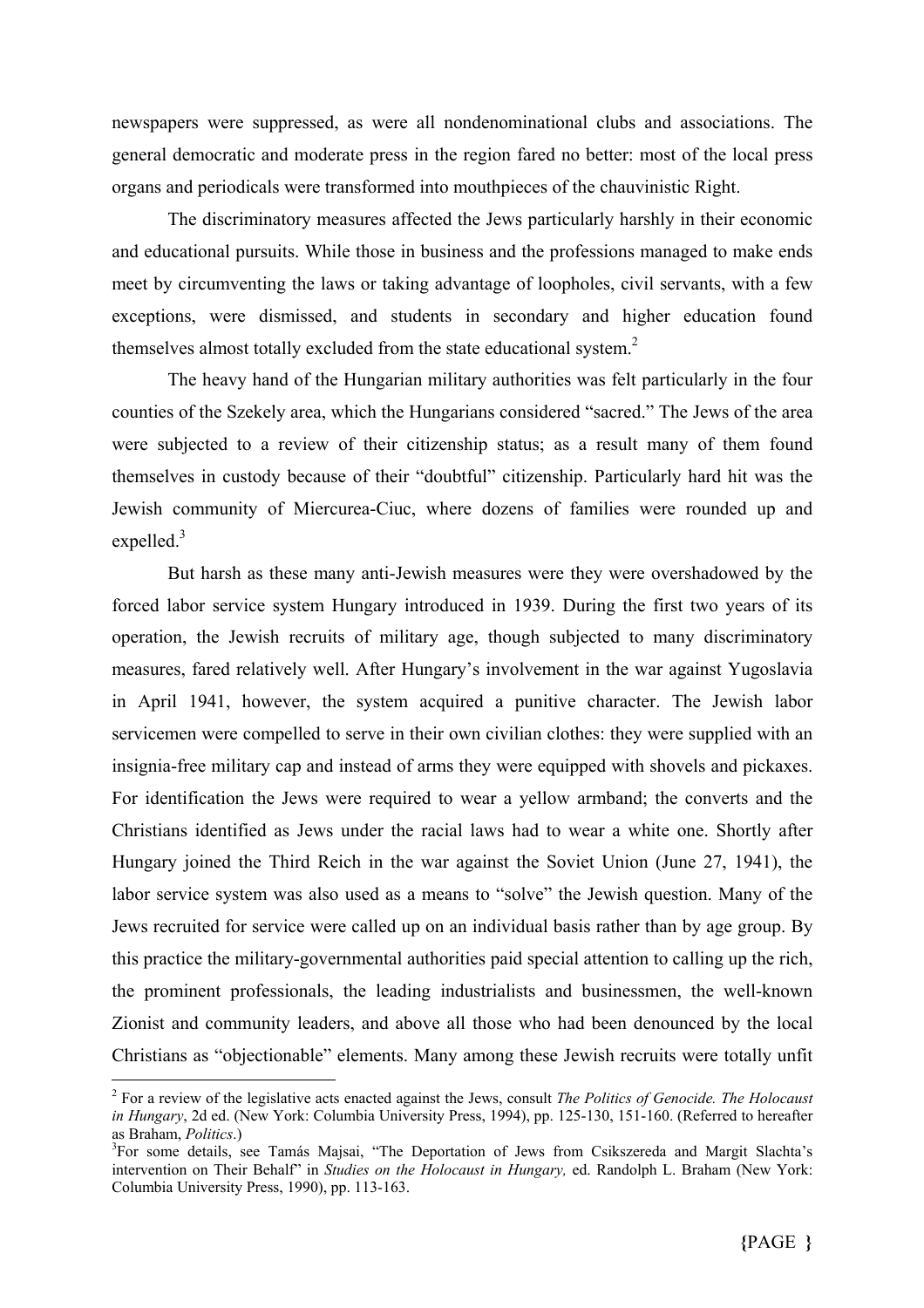for labor or any other service, and eventually perished in the Ukraine, Serbia, and elsewhere. No data are available on the Northern Transylvanian Jewish casualties of the labor service system. [4](#page-5-0)

The Jewish community of Northern Transylvania also suffered in the wake of the campaign the Hungarian authorities conducted against "alien" Jews in the summer of 1941. Especially hard hit were many of the communities in Maramureş and Satu Mare counties, where an indeterminate number of Jews were rounded up as "aliens." They were among the 16,000 to 18,000 Jews who were deported from all over Hungary to near Kamenets-Podolsk, where most of them were murdered in late August 1941.

Despite the many casualties and discriminatory measures, however, the bulk of the Jews of Northern Transylvania, like those of Hungary as a whole, lived in relative physical safety, convinced that they would continue to enjoy the protection of the conservativearistocratic government. This conviction was shattered almost immediately after the German occupation of Hungary on March 19, 1944.

# **The Final Solution**

 $\overline{a}$ 

The occupation of Hungary was to a large extent based on German military considerations. Hitler was resolved to prevent Hungary from extricating itself from the Axis Alliance—a goal the Hungarians pursued after the crushing defeat of the Hungarian Second Army at Voronezh in January 1943 and especially after Italy's successful extrication from the alliance in the summer of that year. The occupation itself was preceded by a meeting between Hitler and Horthy at Schloss Klesheim on March 18 during which the Hungarian head of state, confronted with a fait accompli, not only yielded to the Führer's ultimatum but also consented to the delivery of a few hundred thousand "Jewish workers for employment in German industrial and agricultural enterprises." It was largely this agreement that the Garman and Hungarian officials exploited as a "legal framework" for the implementation of the Final Solutionin Hungary.<sup>5</sup>

Because of the worsening military situation—the Red Army was already approaching the borders of Romania—the Nazis and their Hungarian accomplices decided to implement the "solution" of the Jewish question in Hungary at lightning speed. On the German side, the SS commando that was entrusted with this mission was under the leadership of *SS-*

<span id="page-5-0"></span> $^{4}$  For details on the Hungarian labor service system, see Braham, *Politics*, chapter 10.

<span id="page-5-1"></span><sup>&</sup>lt;sup>5</sup> For details on the background and consequences of the Horthy-Hitler meeting at Schloss Klesheim, see ibid, chapter 11.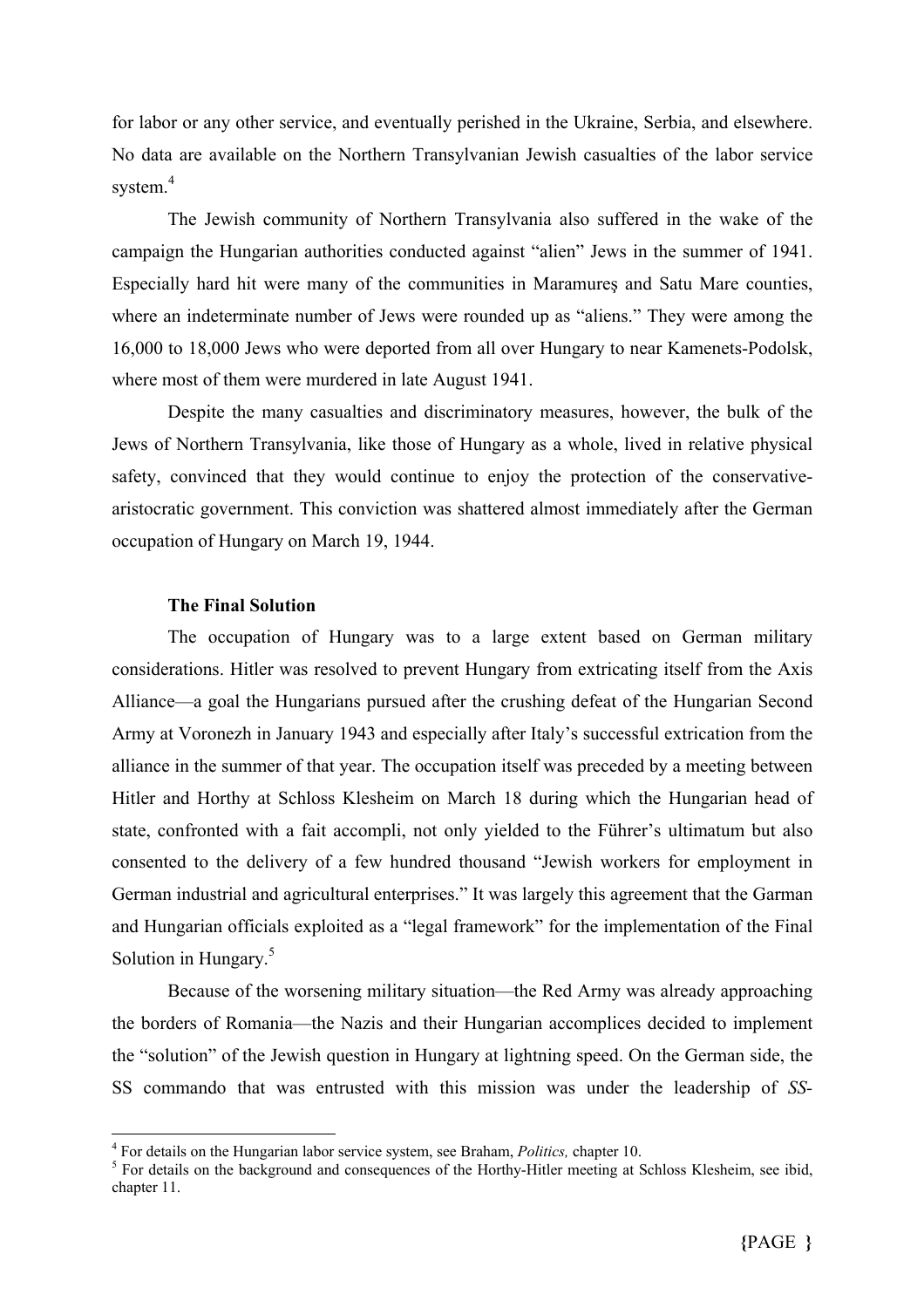*Obersturmbannführer* Adolf Eichmann. Although it was rather small—the commando consisted of only around 100 SS-men—it was successful in carrying out its mission primarily because it had received the wholehearted support of the newly established Hungarian government.

The government of Döme Sztójay, which Horthy constitutionally appointed on March 22, 1944, placed the instruments of state power—the gendarmerie, police, and civil service at the disposal of the Nazis. In addition, it issued a series of anti-Jewish decrees, which were calculated to bring about the isolation, marking, expropriation, and ghettoization of the Jews prior to their mass deportation. For logistical reasons, the drive against the Jews was based on a territorial basis determined by the ten gendarmerie districts into which the country was divided. These districts, in turn, were divided into six anti-Jewish operational zones. Northern Transylvania encompassed Gendarmerie Districts IX and X, and constituted Operational Zone II.

The details of the anti-Jewish drive as well as some aspects of the deportation process were worked out on April 4 at a joint German-Hungarian meeting held in the Ministry of the Interior under the chairmanship of László Baky, an undersecretary of state in the Ministry of the Interior. Among the participants was Lt. Col. László Ferenczy, the gendarmerie officer in charge of the ghettoization and deportation of the Jews.

The draft document relating to the roundup, ghettoization, concentration, and deportation of the Jews--the basis of the April 4 discussion--was prepared by László Endre, another undersecretary of state in the Ministry of the Interior. It was issued secretly as Decree no. 6163/1944.res. on April 7 over the signature of Baky. This document, addressed to the representatives of the local organs of state power, spelled out the procedures to be followed in the campaign to bring about the Final Solution of the Jewish question in Hungary.<sup>6</sup> Supplementary specific details about the measures to be taken against the Jews were spelled out in several highly confidential directives, emphasizing that the Jews destined for deportation were to be rounded up without regard to sex, age or illness.<sup>7</sup> The Minister of the Interior issued directives for the implementation of the decree three days *before* the top-secret decree was actually sent out. In a secret order, the Minister instructed all the subordinate mayoral, police, and gendarmerie organs to bring about the registration of the Jews by the appropriate local Jewish institutions.<sup>[8](#page-6-2)</sup> These lists, containing all family members, exact

<span id="page-6-0"></span><sup>6</sup> For the English version of the decree, see ibid*,* pp. 573-75.

<span id="page-6-2"></span>

<span id="page-6-1"></span> $^7$  Ibid., pp. 575-78.<br> $^8$  Order No. 6136/1944. VII.res. dated April 4, 1944. Ibid., pp. 578-79.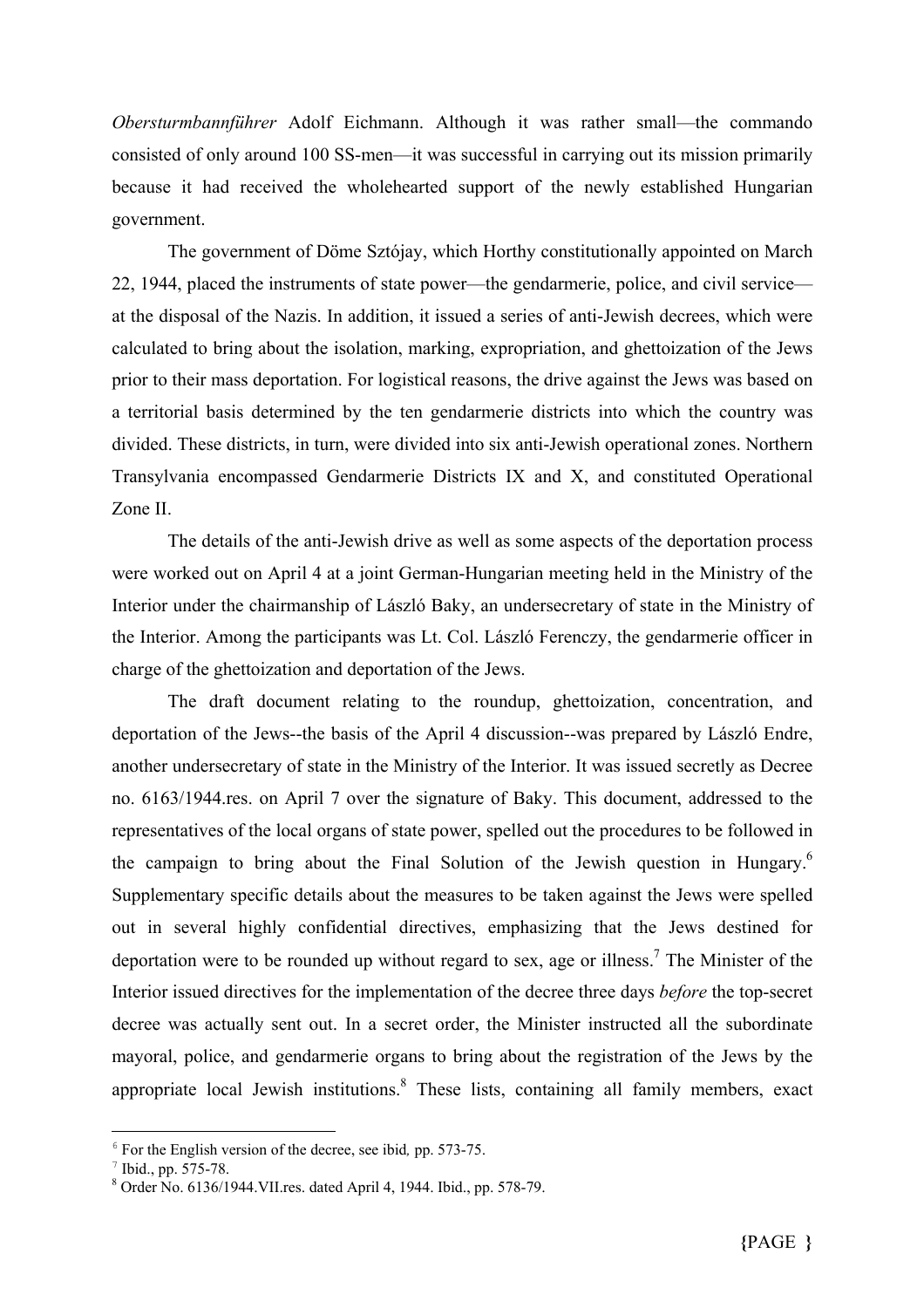addresses, and the mother's name of all those listed, were to be prepared in four copies, with one copy to be handed over to the local police authorities, one to the appropriate gendarmerie command, and a third to be forwarded to the Ministry of the Interior.<sup>9</sup> To make sure that no Jews would escape the net, the Minister of Supply also issued a registration order, allegedly to regulate the allocation of food for the Jews.

Unaware of the sinister implications of these lists as well as of the wearing of the Yellow Star of David—the two interrelated measures designed to facilitate their isolation and ghettoization—the Jewish masses of Northern Transylvania, like their co-religionists elsewhere in the country, complied with the measures taken by their local Jewish communal leaders. In contrast to the national leaders of Hungarian Jewry, who were fully informed, the local community leaders were as much in the dark about the scope of these measures as the masses they led.<sup>10</sup> In the smaller Jewish communities, especially in the villages, it was usually the community secretary or registrar who prepared the lists; in larger towns, the preparation of the lists was entrusted to young men not yet mobilized in the military labor service system. They usually acted in pairs, conscientiously canvassing the entire community, eager not to leave out a single street or building so as not to "deprive people of their share of provisions."

The Nazis and their Hungarian accomplices set up their headquarters for the anti-Jewish drive in Munkács (now Mukacevo, Ukraine). At a gathering of the top officials in charge of the Final Solution on April 7, Endre spelled out the instructions for the implementation of the anti-Jewish drive in accordance with the provisions of Decree 6163/1944. He stipulated, among other things, that the Jews were to be concentrated in empty warehouses, abandoned or non-operational factories, brickyards, Jewish community establishments, Jewish schools and offices, and synagogues.

#### **The Military Operational Zones**

Since the anti-Jewish measures could not be camouflaged and the mass evacuation of the Jews was bound to create dislocations in the economic life of the affected communities, the Nazis and their Hungarian accomplices felt compelled to provide a military rationale for the operations. They assumed, it turned out correctly, that the local population, including some of the Jews, would understand the necessity for the removal of the Jews from the approaching frontlines "in order to protect Axis interests from the machinations of Judeo-

<span id="page-7-0"></span><sup>&</sup>lt;sup>9</sup> For a sample of a mayoral order addressed to a local Jewish community see ibid.<br><sup>10</sup> Ibid., chapter 29.

<span id="page-7-1"></span>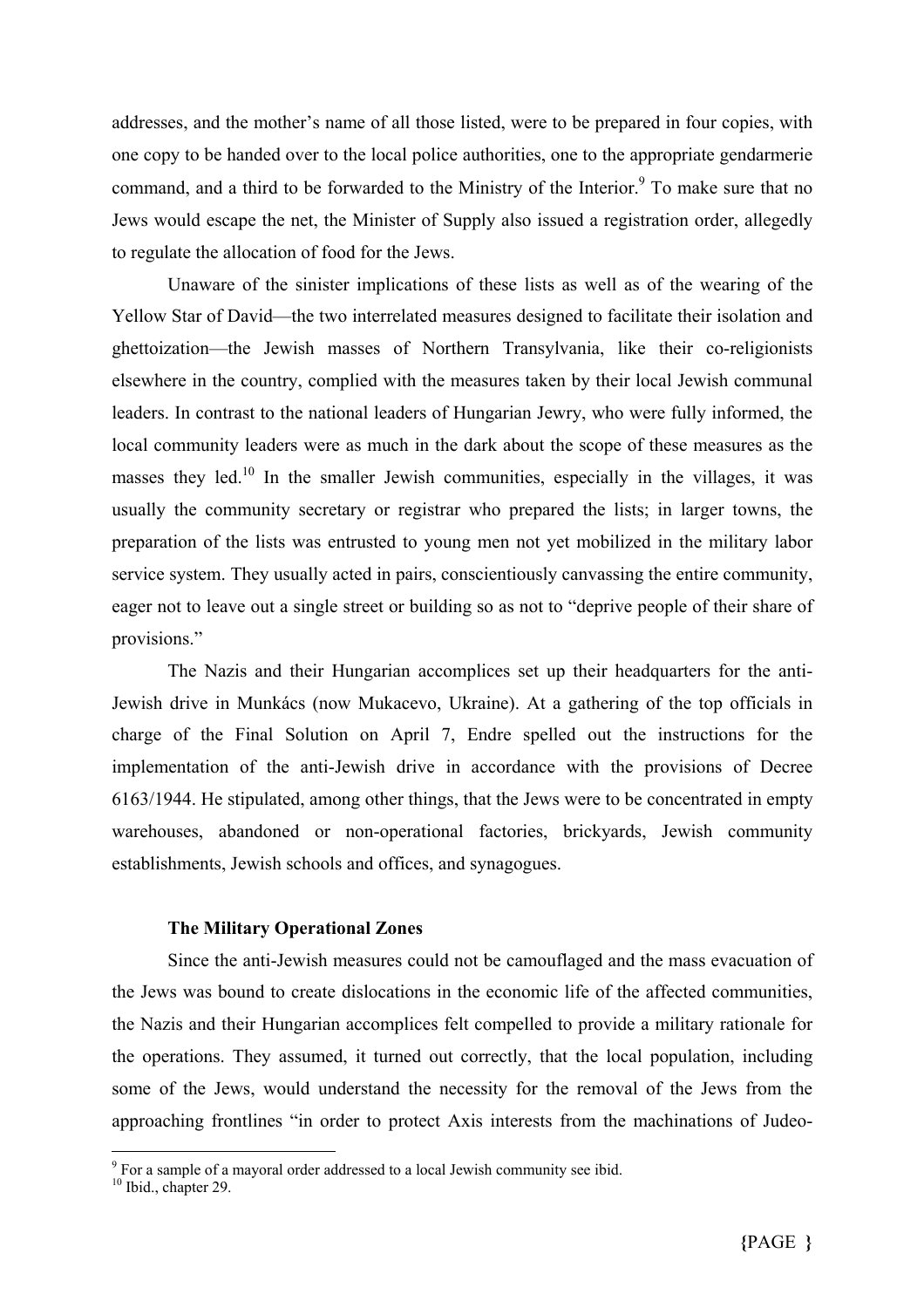Bolsheviks." On April 12, the Council of Ministers, *ex post facto,* declared Carpatho-Ruthenia and Northern Transylvania—the first two areas slated for dejewification—to have become military operational zones as of April  $1<sup>11</sup>$  The government appointed Béla Ricsóy-Uhlarik to serve as Government Commissioner for the military operational zone in Northern Transylvania.

# **The Ghettoization and Concentration Master Plan**

The master plan worked out by the German and Hungarian anti-Jewish experts called for the ghettoization and concentration of the Jews to be effected in a number of distinct phases:

- Jews in the rural communities and the smaller towns were to be rounded up and temporarily transferred to synagogues and/or community buildings.
- Following the first round of investigation in pursuit of valuables at these "local ghettos," the Jews rounded up in the rural communities and smaller towns were to be transferred to the ghettos of the larger cities in their vicinity, usually the county seat.
- In the larger towns and cities Jews were to be rounded up and transferred to a specially designated area that would serve as a ghetto—totally isolated from the other parts of the city. In some cities, the ghetto was to be established in the Jewish quarter; in others, in abandoned or non-functional factories, warehouses, brickyards, or under the open sky.
- Jews were to be concentrated in centers with adequate rail facilities to make possible swift entrainment and deportation.

During each phase, the Jews were to be subjected to special searches by teams composed of gendarmerie and police officials, assisted by local *Nyilas* and other accomplices, to compel them to surrender their valuables. The plans for the implementation of the ghettoization and deportation operations called for the launching of six territorially defined "mopping-up operations." For this purpose, the country was divided into six operational zones, with each zone encompassing one or two gendarmerie districts.<sup>12</sup> Northern

<span id="page-8-0"></span><sup>&</sup>lt;sup>11</sup> Decree no. 1.440/1944. M.E.

<span id="page-8-1"></span><sup>12</sup> For details on the gendarmerie districts, see Braham, *Politics*, chapter 13.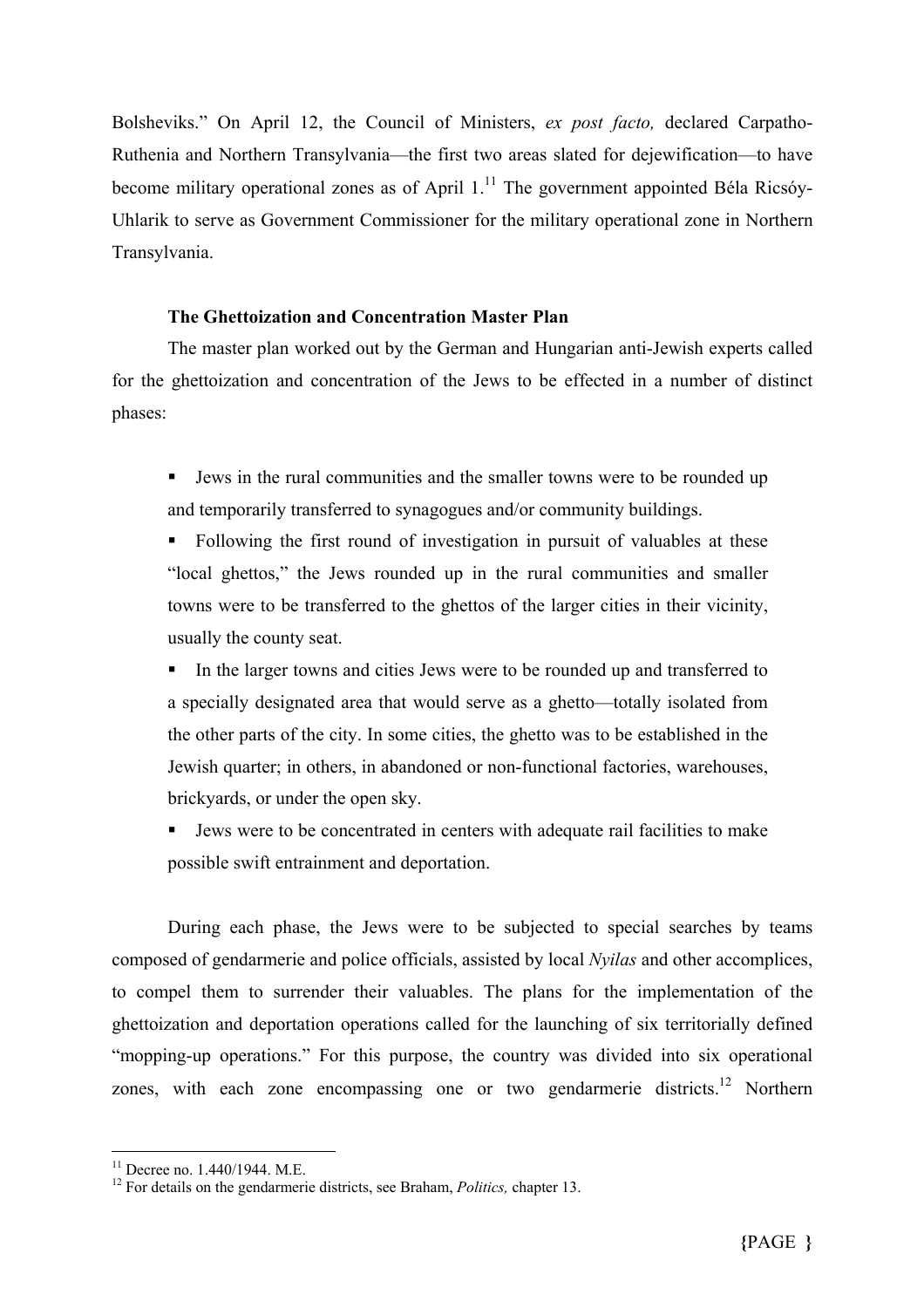Transylvania was identified as Zone II, encompassing Gendarmerie District IX, headquartered in Cluj, and Gendarmerie District X, headquartered in Tîrgu-Mureş.

The order of priority for the deportation of the Jews was established with an eye on a series of military, political, and psychological factors. Time was of the essence because of the fast approach of the Red Army. Politically it was more expedient to start in the eastern and northeastern parts of Hungary because the central and local Hungarian authorities and the local population had less regard for the "Galician," Eastern," "alien," and Yiddish-oriented masses than for the assimilated Jews. Their round-up for "labor" in Germany was accepted in many Hungarian rightist circles as doubly welcome: Hungary would get rid of its "alien" elements and would at the same time make a contribution to the joint war effort, thereby hastening the termination of the German occupation and the reestablishment of full sovereignty.

# **The Ghettoization Decree**

 $\overline{a}$ 

Like the decision identifying Carpatho-Ruthenia and Northern Transylvania as military operational zones, the decree stipulating the establishment of ghettos was adopted on an *ex post facto* basis. The government decree, issued on April 26, went into effect on April 28.<sup>13</sup> Andor Jaross, the minister of the interior, outlined the rationale for, and the alleged objectives of, the decree at the Council of Ministers meeting of April 26. He claimed that in view of their better economic status the Jews living in the cities had proportionally much better housing than non-Jews and therefore it was possible to "create a healthier situation" by rearranging the whole housing situation. Jews were to be restricted to smaller apartments and several families could be ordered to move in together. National security, he further argued, required that Jews be removed from the villages and the smaller towns into larger cities, where the chief local officials—the mayors or the police chiefs—would set aside a special section or district for them.<sup>14</sup> The crucial provisions of the decree relating to the concentration of the Jews were included in Articles 8 and 9. The former provided that Jews could no longer live in communities with a population of under 10,000, while the latter stipulated that the mayors of the larger towns and cities could determine the sections, streets,

<span id="page-9-0"></span><sup>13</sup> Decree no. 1.610/1944. M.E. The objective of the decree, which was issued ten days *after* the Jews of Carpatho-Ruthenia were being rounded up, was camouflaged under the title "Concerning the Regulation of Certain Questions Relating to the Jews' Apartments and Living Places."

<span id="page-9-1"></span><sup>14</sup> For the minutes of the Council of Ministers meeting on this issue, see *Vádirat a nácizmus ellen* (Indictment of Nazism). Ilona Benoschofsky and Elek Karsai, eds. (Budapest: A Magyar Izraeliták Országos Képviselete, 1958-1967), vol. 1: pp. 241-44.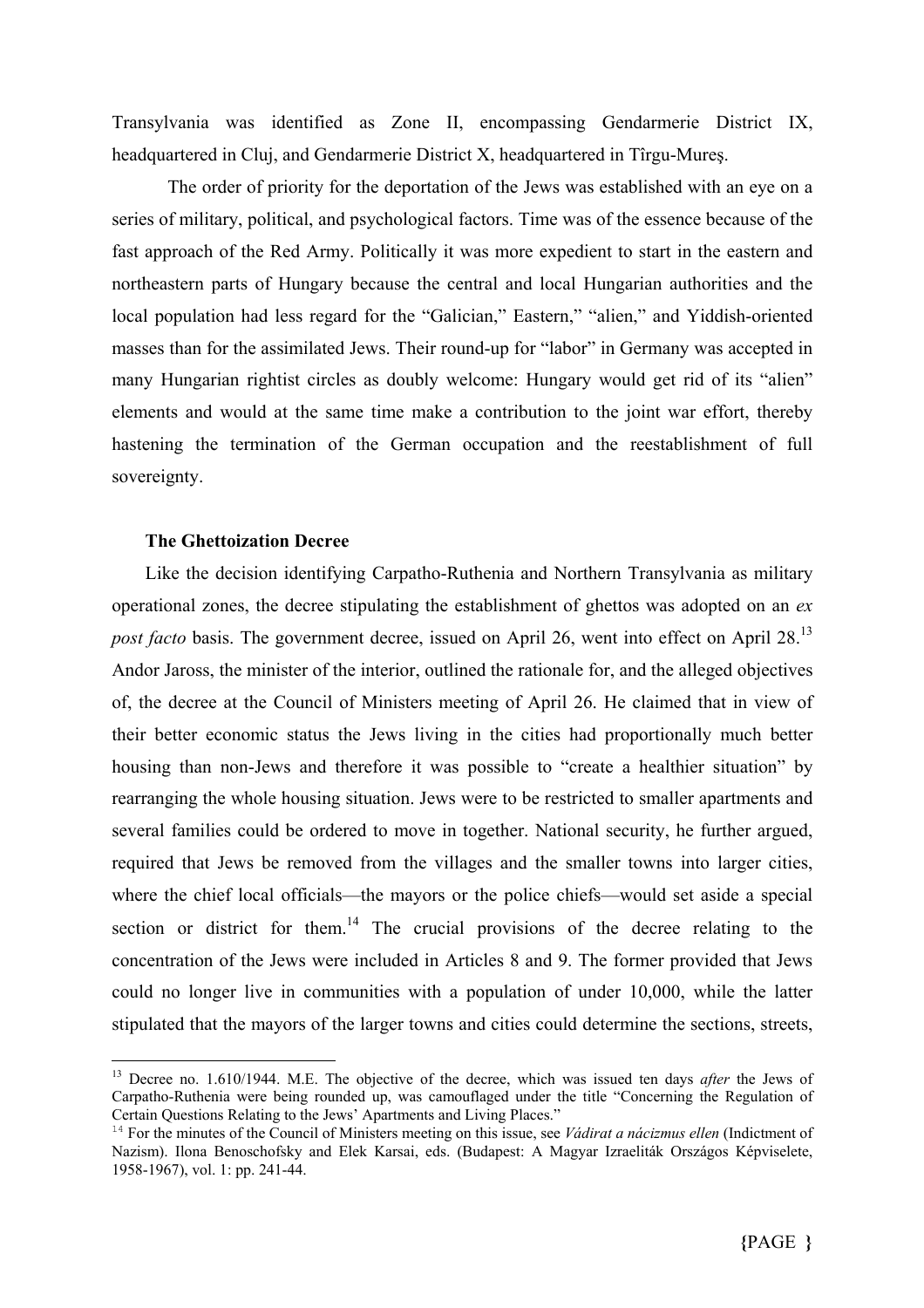and buildings in which Jews were to be permitted to live. This legal euphemism in fact empowered the local authorities to establish ghettos. The location of, and the conditions within the ghettos consequently depended on the attitudes of the mayors and their aides.

# **The Ghettoization Conferences**

The details relating to the ghettoization of the Jews in Northern Transylvania were discussed and finalized at two conferences chaired by Endre. These were attended by the top Hungarian officials in charge of the final solution and representatives of the various counties and municipalities, including the county prefects and/or deputy prefects, mayors, and the police and gendarmerie commanders of the affected counties. The first conference was held in Satu Mare on April 6, 1944, and was devoted to the dejewification operations in the counties of Gendarmerie District IX, namely Bistrita-Năsăud, Bihor, Cluj, Satu Mare, Sălaj, and Someş. The second was held two days later in Târgu-Mureş, and was devoted to the concentration of the Jews in the so-called Szekely Land, the counties of Gendarmerie District X: Ciuc, Trei Scaune, Mureş-Turda, and Odorheiu.

Endre reviewed the procedures to be followed in the concentration of the Jews as detailed in Decree no. 6163/1944, and Lajos Meggyesi, one of Endre's closest associates, provided additional refinements relating to the confiscation of their wealth. The latter was particularly anxious to secure the Jews' money, gold, silver, jewelry, typewriters, cameras, watches, rugs, furs, paintings, and other valuables. Lt. Col. László Ferenczy revealed the preliminary steps already taken toward the ghettoization of the Jews, identifying the cities of Dej, Cluj, Baia Mare, Gherla, Oradea, Satu Mare, and Şimleu Silvaniei as the planned major concentration centers in Gendarmerie District IX. In the course of the anti-Jewish operations, Bistrita was added as an additional center, while Gherla was used only as a temporary assembly point, with those assembled there being transferred to the ghetto of Cluj.

In Gendarmerie District X, the cities of Reghin, Sfântu Gheorghe, and Târgu Mureş were selected as the major concentration centers. The last major item on the conferees' agenda for this district meeting was the composition of the various ghettoization commissions, i.e., of the officers and officials in charge of the anti-Jewish operations, and the specification of the geographic areas from which the Jews would be transferred to the major ghetto centers. Since most of these ghettos were in the county seats, they were designated as the assembly and entrainment centers for the Jews in the various counties.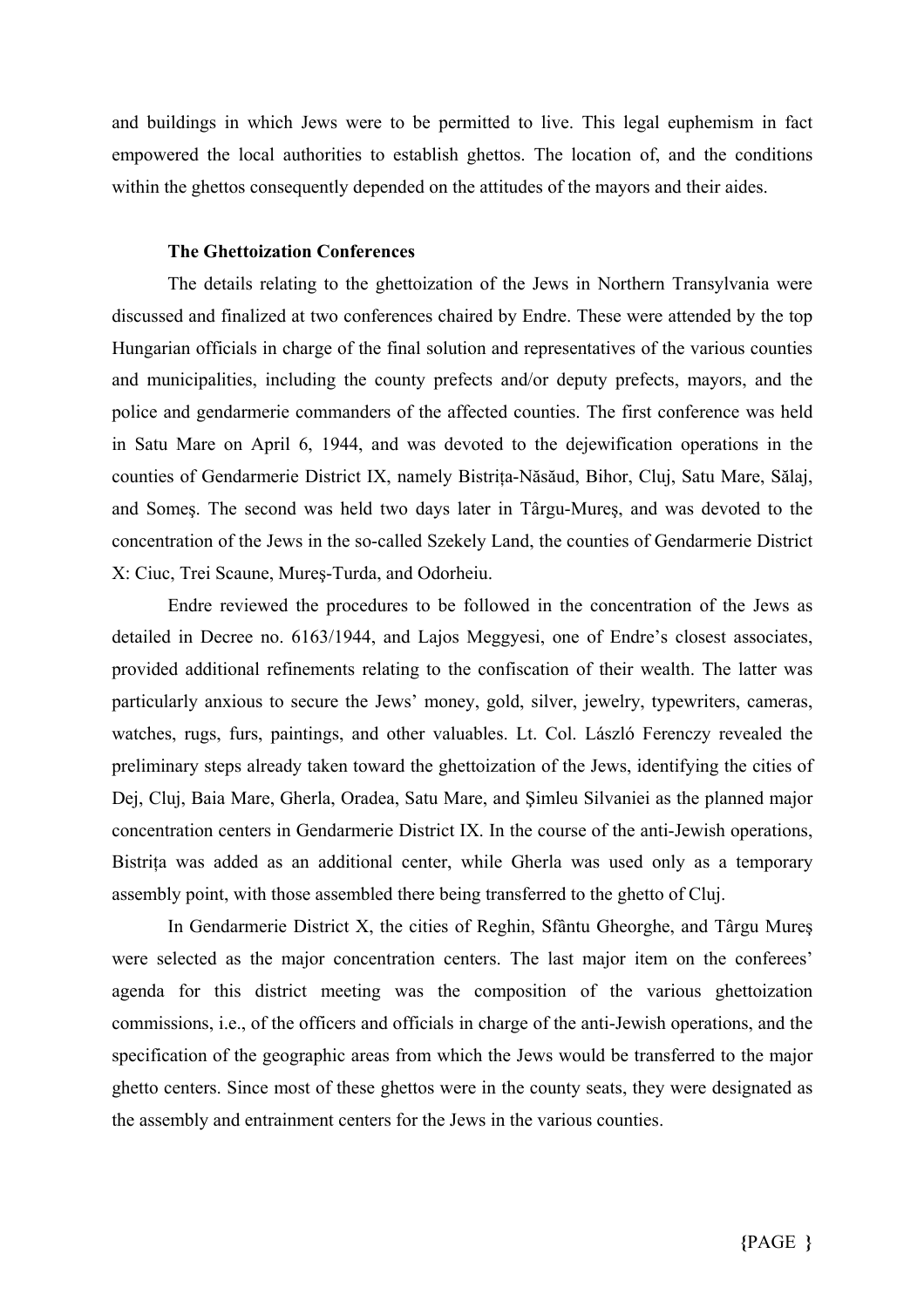#### **The Ghettoization Drive**

 $\overline{a}$ 

In accordance with the decree and the oral instructions communicated at the two conferences, the chief executive for all the measures relating to the ghettoization of the Jews was the principal administrator of the locality or area. Under Hungarian law then in effect, this meant the mayor for cities, towns, and municipalities, and the deputy prefect of the county for rural areas. The organs of the police and gendarmerie as well as the auxiliary civil service organs of the cities, including the public notary and health units, were to be directly involved in the roundup and transfer of the Jews into ghettos.

The mayors, acting in cooperation with the subordinated agency heads, were empowered not only to direct and supervise the ghettoization operations but also to determine the location of the ghettos and to screen the Jews applying for exemption. They were also responsible for seeing to the maintenance of essential services in the ghettos.

A few days before the scheduled May 3 start of the ghettoization drive in Northern Transylvania, the special commissions for the various cities and towns held meetings to determine the location of the ghettos and settle the logistics relating to the roundup of the Jews. The commissions were normally composed of the mayors, deputy prefects, and heads of the local gendarmerie and police units. While nearly the same procedure was followed almost everywhere, the severity with which the ghettoization was carried out and the location of and the conditions within the ghetto depended upon the attitude of the particular mayors and their subordinates. Thus in cities such as Oradea and Satu Mare, the ghettos were set up in the poorer, mostly Jewish-inhabited sections; in others, such as Bistrita, Cluj, Reghin, Şimleu Silvaniei, and Târgu Mureş, the ghettos were set up in brickyards. The ghetto of Dej was situated in the Bungur, a forest, where some of the Jews were put up in makeshift barracks and the others under the open sky.

Late on May 2, on the eve of the ghettoization, the mayors issued special instructions to the Jews and had them posted in all areas under their jurisdiction. The text followed the directives of Decree no. 6163/1944, though it varied in nuances from city to city.<sup>15</sup>

The ghettoization of the close to 160,000 Jews of Northern Transylvania began on May 3 at 5:00 a.m. The roundup of the Jews was carried out under the provisions of Decree no. 6163/1944 as amplified by the oral instructions given by Endre and his associates at the

<span id="page-11-0"></span><sup>15</sup> For a sample, see the text of the announcement issued by Mayor László Gyapay in Oradea. Braham, *Politics,* p. 629.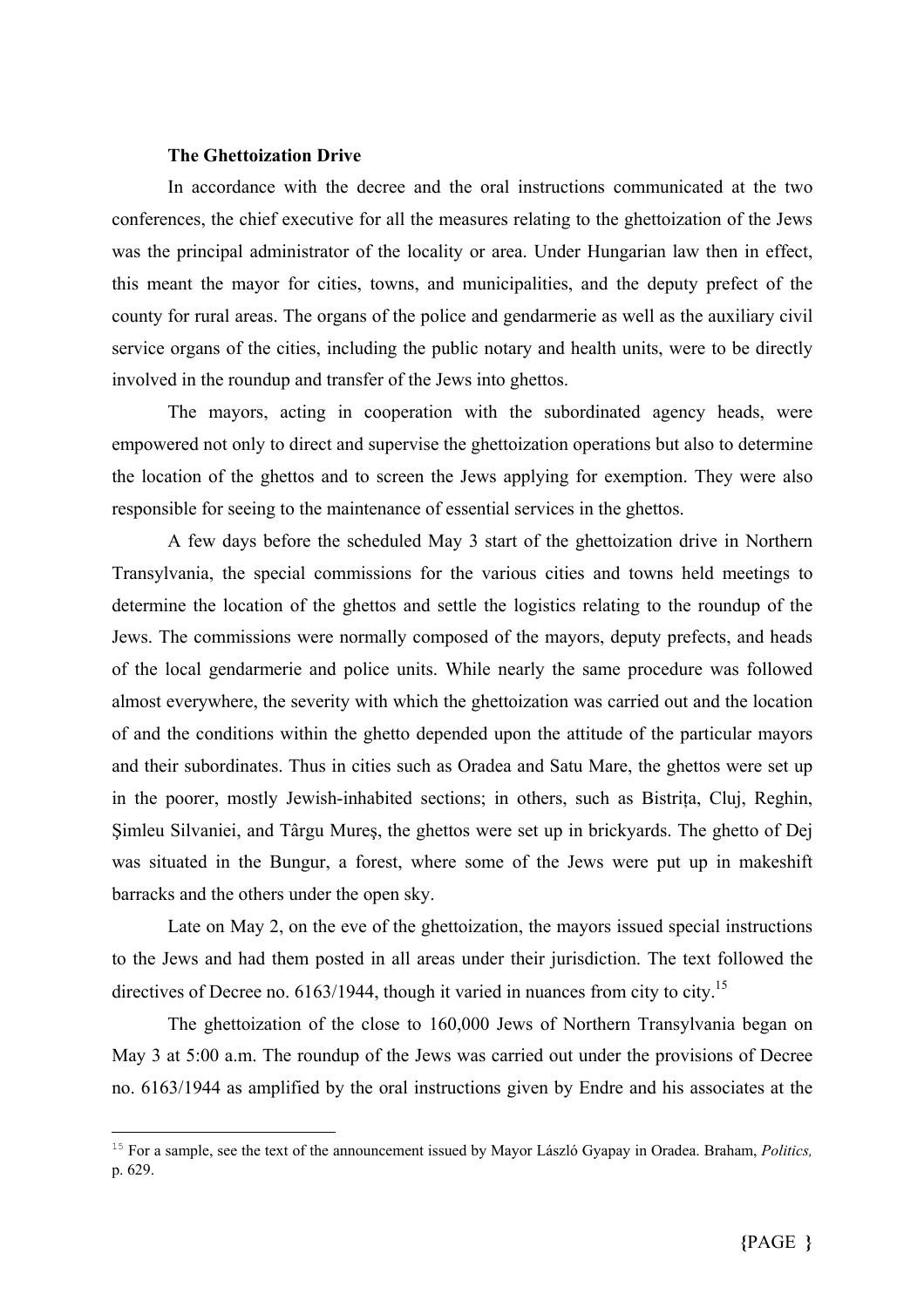two conferences on ghettoization plans in the region. The Jews were rounded up by squads that were usually set up by the local mayor's office. These were usually composed of civil servants, usually including local primary and high school teachers, gendarmes, and policemen, as well as *Nyilas* volunteers. The units were organized by the mayoral commissions and operated under their jurisdiction.

The ghettoization drive was directed by a field dejewification unit headquartered in Cluj. This unit was headed by Ferenczy and operated under the guidance of several representatives of the Eichmann-*Sonderkommando*. Contact between the dejewification field offices in Northern Transylvania and the central command in Budapest was provided by two special gendarmerie courier cars that traveled daily in opposite directions, meeting in Oradea—the midpoint between the capital and Cluj. Immediate operational command over the ghettoization process in Northern Transylvania was exercised by Gendarmerie Col. Tibor Paksy-Kiss, who delegated special powers in Oradea to Lt. Col. Jenõ Péterffy, his personal friend and ideological colleague.

The Jews of the rural communities were first assembled in the local synagogues and/or Jewish community buildings. In some cities, the Jews were concentrated at smaller collection points prior to their transfer to the main ghetto. At each stage they were subjected to an expropriation process that assumed an increasingly barbaric character.

The ghettoization of the Jews of Northern Transylvania, as in the other parts of Hungary, was carried out smoothly, without known incidents of resistance on the part of either Jews or Christians. The Jewish masses, unaware of the realities of the Final Solution program, went to the ghettos resigned to a disagreeable but presumably non-lethal fate. Some of them rationalized their "isolation" as a logical step before their territory became a battle zone. Others believed the rumors spread by gendarmerie and police officials as well as some Jewish leaders that they were merely being resettled at Kenyérmezõ in Transdanubia, where they would be doing agricultural work until the end of the war. Still others sustained the hope that the Red Army was not very far and that their concentration would be relatively short-lived.

The Christians, even those friendly to the Jews, were mostly passive. Many cooperated with the authorities on ideological grounds or in the expectation of quick material rewards in the form of properties confiscated from the Jews. The smoothness with which the anti-Jewish campaign was carried out in Northern Transylvania, as elsewhere, also can be attributed in part to the absence of a meaningful resistance movement, let alone general opposition to the persecution of the Jews. Neutrality and passivity were the characteristic attitudes of the heads of the Christian churches in Northern Transylvania, as reflected in the behavior of János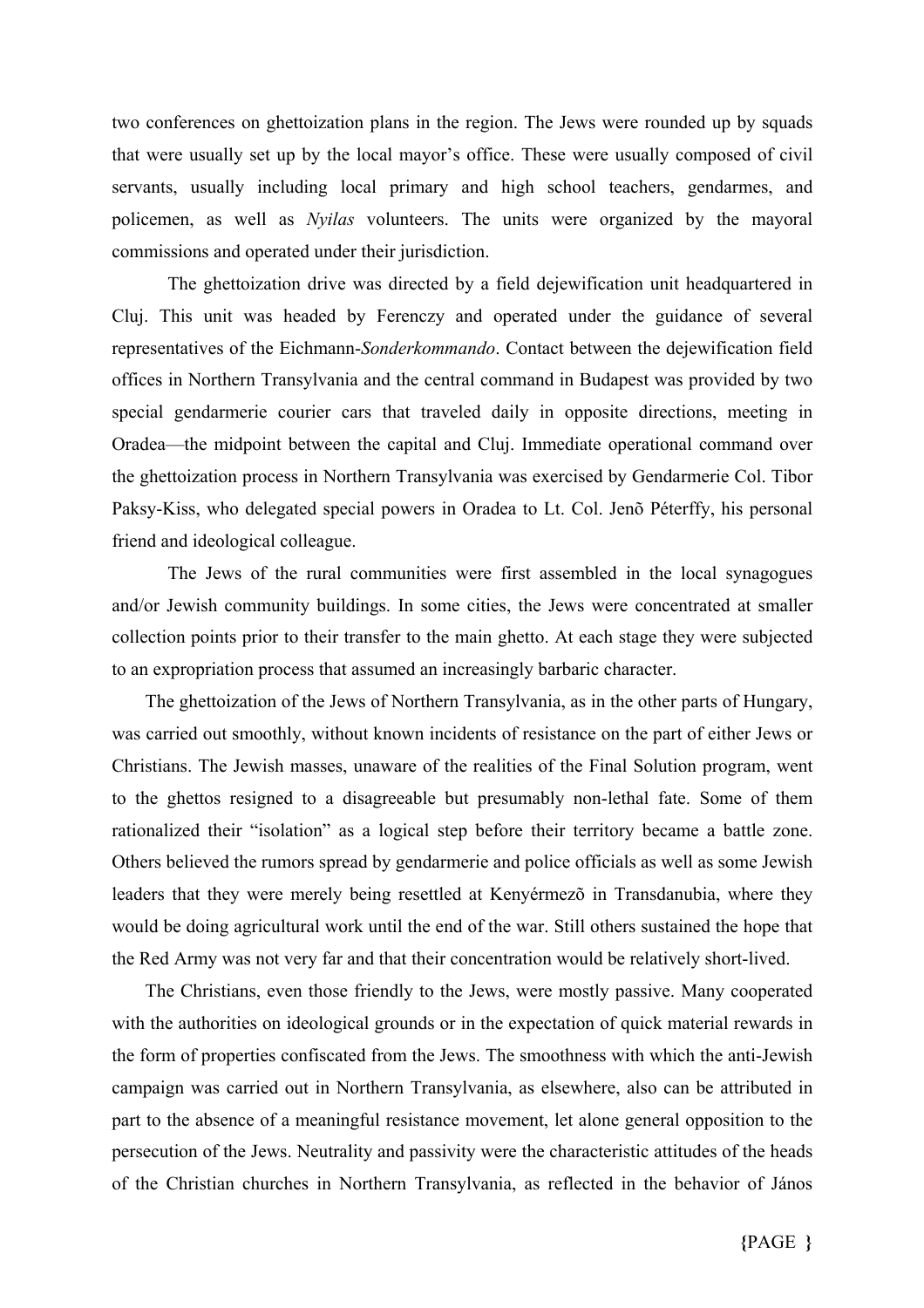Vásárhelyi, the Calvinist bishop, and Miklós Józan, the Unitarian bishop. The exemplary exception was Aron Márton, the Catholic bishop of Transylvania, whose official residence was in Alba-Iulia, in the Romanian part of Transylvania. [16](#page-13-0) 

The ghettoization drive in Northern Transylvania was generally completed within one week. During the first day of the campaign close to 8,000 Jews were rounded up. By noon of May 5, their number increased to 16,144, by May 6 to 72,382, and by May 10 to 98,000.<sup>17</sup> The procedures for rounding up, interrogating, and expropriating property of the Jews, as well as the organization and administration of the ghetto, were basically the same in every county in Northern Transylvania. The Jews were rounded up at great speed, given only a few minutes to pack, and driven into the ghettos on foot. The internal administration of each ghetto was entrusted to a Jewish Council, usually consisting of the traditional leaders of the local Jewish community.<sup>18</sup> The living conditions in the North Transylvanian ghettos were similar to those that prevailed elsewhere (see above).

# **Conditions in the Ghettos**

 $\overline{a}$ 

The conditions under which the Jews of Northern Transylvania lived in the ghettos prior to their deportation were fairly typical of conditions in all the ghettos of Hungary. In the assembly centers—the county ghettos—the feeding of all Jews, including those transferred from neighboring communities, became the responsibility of the local Jewish Councils. The main and frequently only meal consisted primarily of a little potato soup. Even with these meager rations, though, the feeding problem became acute after the first few days, when the supplies the rural Jews had brought along were used up. The living conditions in the ghettos were extremely harsh, and often brutally inhumane. The terrible overcrowding in the apartments within the ghettos, with totally inadequate cooking, bathing, and sanitary facilities, created intolerable hardships as well as tension among the inhabitants. But deplorable as conditions were in the city ghettos, they could not compare to the cruel conditions that prevailed in the brickyards and the woods, where many of the Jews were kept for several weeks under the open skies. Inadequate nutrition, lack of sanitary facilities,

<span id="page-13-0"></span><sup>&</sup>lt;sup>16</sup> For details on the resistance movements and on the attitudes and reactions of the Christian church leaders, see ibid., chapter 10.<br><sup>17</sup> These figures do not include the Jews of Maramures County and of some districts in the neighboring counties

<span id="page-13-1"></span>that were geographically parts of Northern Transylvania but administratively parts of Gendarmerie District VIII. These Jews fell victim to the drive conducted in Carpatho-Ruthenia and northeastern Hungary. See ibid., chapter 17.<br><sup>18</sup>For details on the composition of the Jewish Councils and on the German and Hungarian elements involved in

<span id="page-13-2"></span>the anti-Jewish drive in Northern Transylvania, see ibid., pp. 626-52.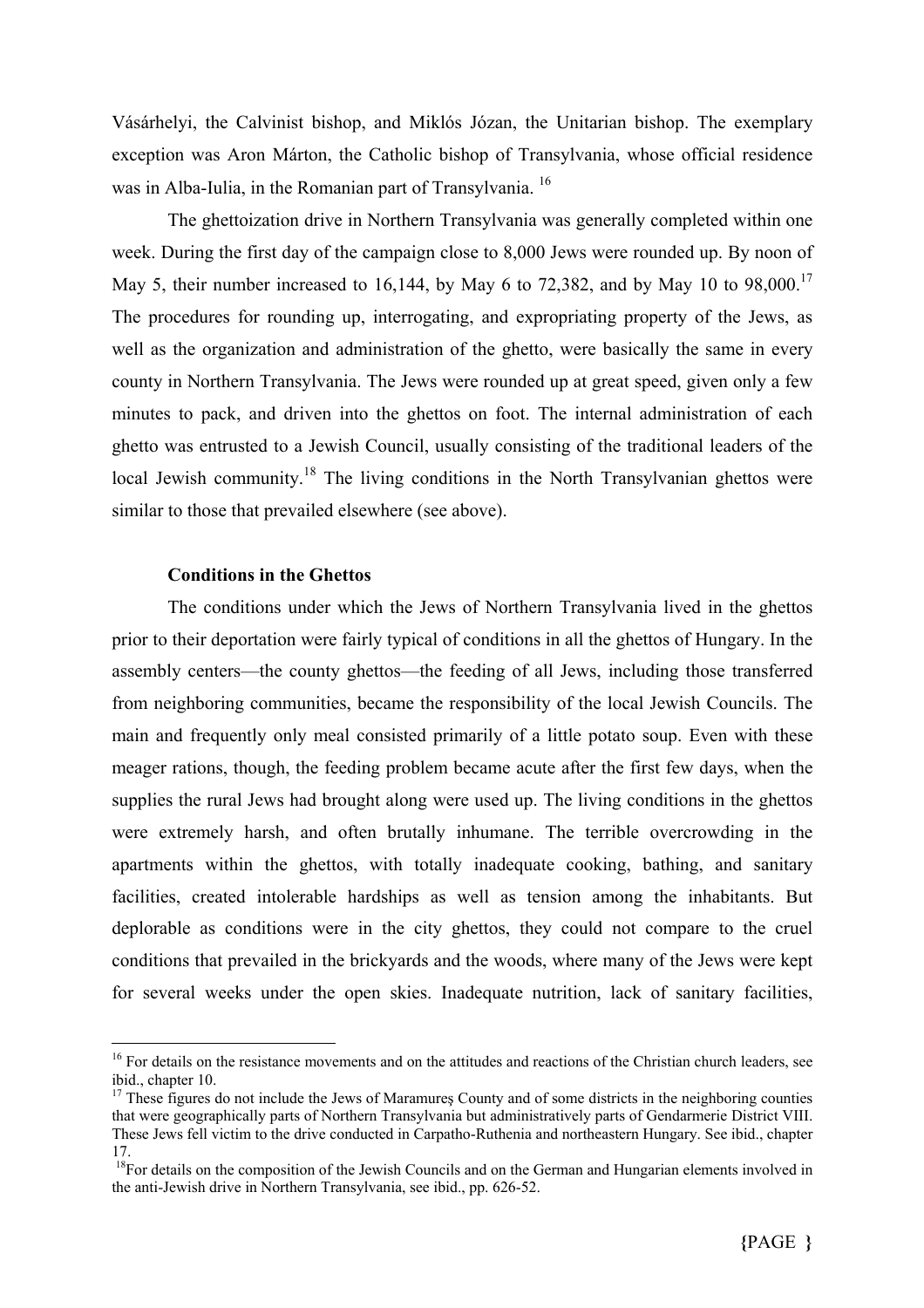absence of bathing opportunities, as well as inclement weather led to serious health problems in many places. The water supply for the many thousands of ghetto inhabitants usually consisted of a limited number of faucets, several of which were often out of order for days on end. Ditches dug by the Jews themselves were used as latrines. Minor illnesses and ordinary colds, of course, were practically ubiquitous. Many people also succumbed to serious diseases including dysentery, typhoid, and pneumonia.

The poor health situation was compounded by the generally barbaric behavior of the gendarmes and police officers guarding the ghettos. In each ghetto the authorities set aside a separate building to serve as a "mint"—the place where sadistic gendarmes and detectives would torture Jews into confessing where they hid their valuables. Their technique was basically the same everywhere. Husbands were often tortured in full view of their wives and children; often wives were beaten in front of their husbands or children tortured in front of their parents. The devices used were cruel and unusually barbaric. The victims were beaten on the soles of their feet with canes or rubber truncheons; they were slapped in the face, and kicked until they lost consciousness. Males were often beaten on the testicles; females, sometimes even young girls, were searched vaginally by collaborating female volunteers and midwives who cared little about cleanliness, often in full view of the male interrogators. Some particularly sadistic investigators used electrical devices to compel the victims into confession. They would put one end of such a device in the mouth and the other in the vagina or attached to the testicles of the victims. These brutal tortures drove many of the victims to insanity or suicide.<sup>19</sup>

Though in some communities there were local officials who endeavored to act as humanely as possible under those extraordinary conditions, their example was the exception rather than the rule.

<span id="page-14-0"></span><sup>&</sup>lt;sup>19</sup> For testimonies presented by the prosecution in the 1946 trial of officials involved in the implementation of the Final Solution in Northern Transylvania, see Randolph L. Braham, *Genocide and Retribution. The Holocaust in Hungarian-Ruled Northern Transylvania.* (Boston: Kluwer-Nijhoff, 1983). (Cited hereafter as Braham, *Genocide.)* The basic source of this work was the judgment (May 31, 1946) in the 1946 trial that took place in Cluj. Ministerul Afacerilor Interne, *Dos. Nr. 40029. Ancheta Abraham Iosif si altii* (Dossier no. 40029. The Case of Josif Abraham and Others). vol. 1, part II, pp. 891-1068. (See also section Crime and Punishment.). On the anti-Jewish campaign in Northern Transylvania in general, see also United States Holocaust Memorial Museum, Washington, DC, Archives (Cited hereafter as USHMM), RG 25.004M, roll 42, file 5, and roll 94, file 23.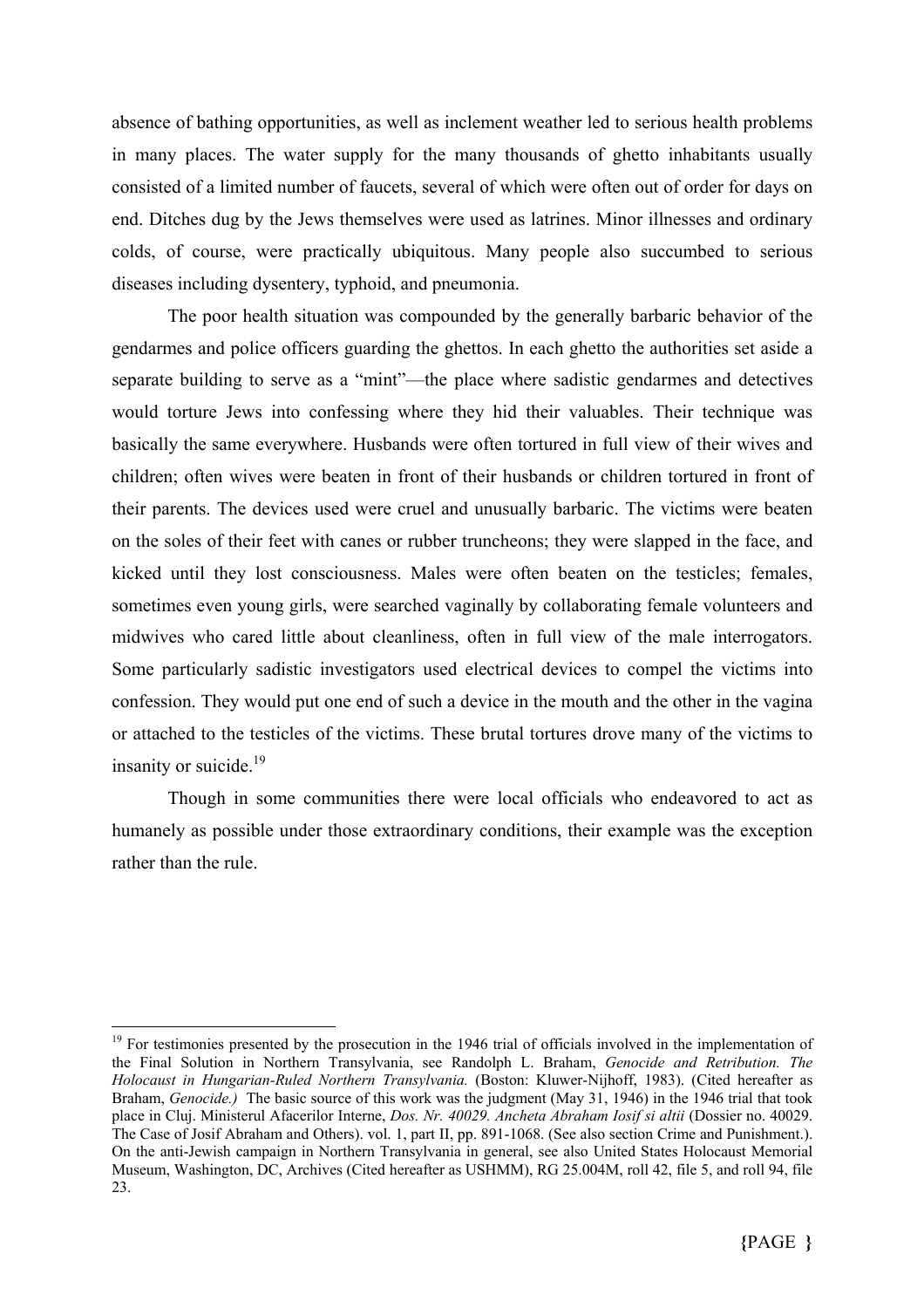#### **The Major Ghetto Centers**

**Cluj.** The ghetto of Cluj was one of the largest in Northern Transylvania. As elsewhere in the region, the ghettoization, which began on May 3, 1944, was preceded by an announcement posted all over the city the day before. Issued under the signature of Lajos Hollóssy-Kuthy, the deputy police chief, the text of the announcement was also published in the local press on May 3. The Jews of Cluj and of the communities in Cluj County were concentrated in a ghetto established in the Iris Brickyard, in the northern part of the city. The specifics of the concentration operation were worked out at a meeting held on May 2 under the leadership of László Vásárhelyi, the mayor, László Urbán, the police chief, and Gendarmerie Col. Paksy-Kiss. The meeting, attended by approximately 150 officials of the municipality who were assigned to the roundup operations, was devoted to the details of the ghettoization process as outlined in the decree and during the conference with Endre held at Satu Mare on April 26.

The Hungarian officials of Cluj received expert guidance in the anti-Jewish drive from *SS-Hauptsturmführer* Strohschneider, the local commander of the German security services. The ghettoization was carried out at a rapid pace. By May 10 the ghetto population reached 12,000. At its peak just before the deportation, by then including the Jews transferred from the ghetto of Gherla, it was close to 18,000.

In addition to the officers noted above, the following officials were also heavily involved in the anti-Jewish drive: József Forgács, the secretary general of Cluj County representing the deputy prefect; Lajos Hollóssy-Kuthy, deputy police chief; Géza Papp, a high-ranking police official; and Kázmér Taar, a top official in the mayor's office. Overall command of the ghettoization process in Cluj County, except Cluj, was exercised by Ferenc Szász, the deputy prefect of Cluj County, and by József Székely, the mayor of Huedin. The Jews of the various towns and villages in the county were first concentrated in their localities, usually in the synagogue or a related Jewish institution. After a short while and a first round of expropriations, they were transferred to the ghetto in Cluj.

Among the Jews transferred to the ghetto of Cluj were those from the many communities in the districts of Borşa, Cluj, Hida, Huedin, and Nadasdia[.20](#page-15-0) Next to the Jewish community of Cluj, by far the largest communities brought into the Iris Brickyard were those of Huedin and Gherla. The Jews of Huedin were rounded up under the command and supervision of Székely, Pál Boldizsár, the city's supply official; József Orosz, the police

<span id="page-15-0"></span><sup>&</sup>lt;sup>20</sup> Among these were the Jews of Borșa, Ciucea, Gilău, Hida and Panticeu.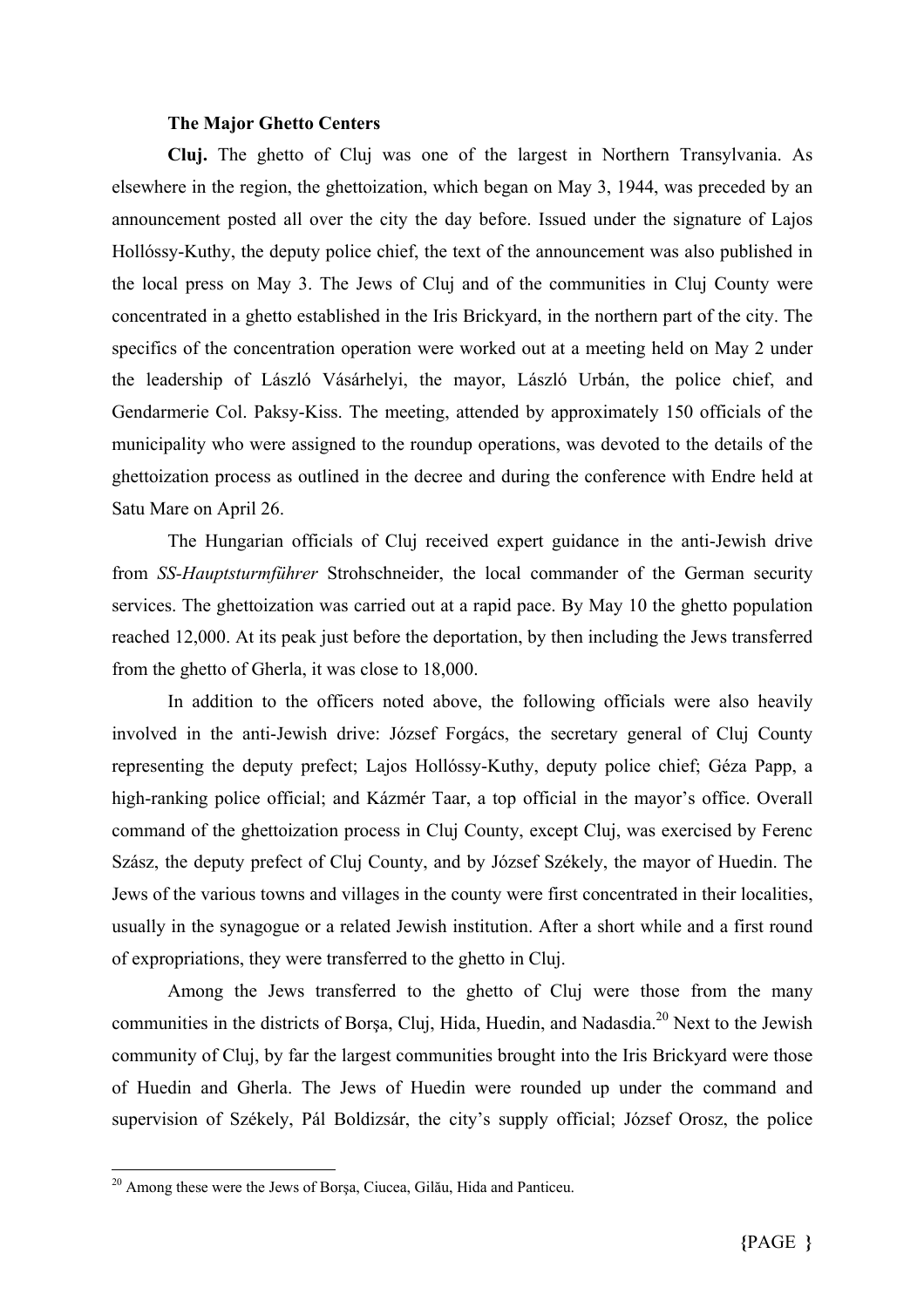chief; and police officers and detectives Ferenc Menyhért, András Szentkúti, András Lakatos, and Sándor Ojtózi.

The brickyard ghetto of Gherla included close to 1,600 Jews. Of these, nearly 400 were from the town itself; the others were brought in from the neighboring communities in the Gherla district.<sup>21</sup> The transfer of these Jews into the Cluj ghetto was carried out under the command of Lajos Tamási, the mayor of Gherla, and Ernö Berecki and András Iványi, the chief police officers of the town.

The ghetto of Cluj was under the direct command of Urbán. The internal administration of the ghetto was entrusted to a Jewish Council consisting of the traditional leaders of the local Jewish community. It was headed by József Fischer, the head of the city's Neolog community, and included Rabbi Akiba Glasner, József Fenichel, Gyula Klein, Ernö Marton, editor-in-chief of the *Új Kelet* (New East), Zsigmond Léb, and Rabbi Mózes Weinberger (later Carmilly-Weinberger). Its secretary general was József Moskovits, and Deszö Hermann the secretary.

Fischer reputedly was one of the few provincial Jewish leaders who were fully informed about the realities of the Nazis' Final Solution program. He and his family were among the 388 Jews who were removed from the ghetto of Cluj and taken to Budapest—and eventually to freedom—on June 10, 1944, as part of Kasztner's controversial deal with the SS. $^{22}$ 

The ghetto was evacuated in six transports, with the first deportation on May 25 and the last on June  $9^{23}$ 

**Dej.** The ghetto of Dej included most of the Jews in Someş County. Under the administrative leadership of Prefect Béla Bethlen, the county was represented at the April 26 conference with Endre in Satu Mare by János Schilling, the deputy prefect; Jenö Veress, the mayor of Dej; Lajos Tamási, the mayor of Gherla; Gyula Sárosi, the police chief of Dej; Ernö Berecki, the police chief of Gherla; and Pál Antalffy, the commander of the gendarmerie in Someş. The objectives and decisions of this conference were communicated to the chief civil service, gendarmerie, and police officers of the county at a special meeting convened and chaired by Schilling on April 30.

<span id="page-16-0"></span><sup>&</sup>lt;sup>21</sup> Among the Jews first assembled in Gherla were those of the villages of Aluniş, Băița, Beudiu, Buza, Chiochiş, Dârja, Fizeşu Gherlii, Icloda, Lacu, Livada, Lujerdiu, Manic, Mateiaş, Nasal, Pădureni, Pui, Sic,

<span id="page-16-2"></span><span id="page-16-1"></span>

<sup>&</sup>lt;sup>22</sup> For details, see Braham, *Politics*, *chapter 29.* <sup>23</sup> For further details, see Braham, *Genocide*, pp. 24-27, 123-141.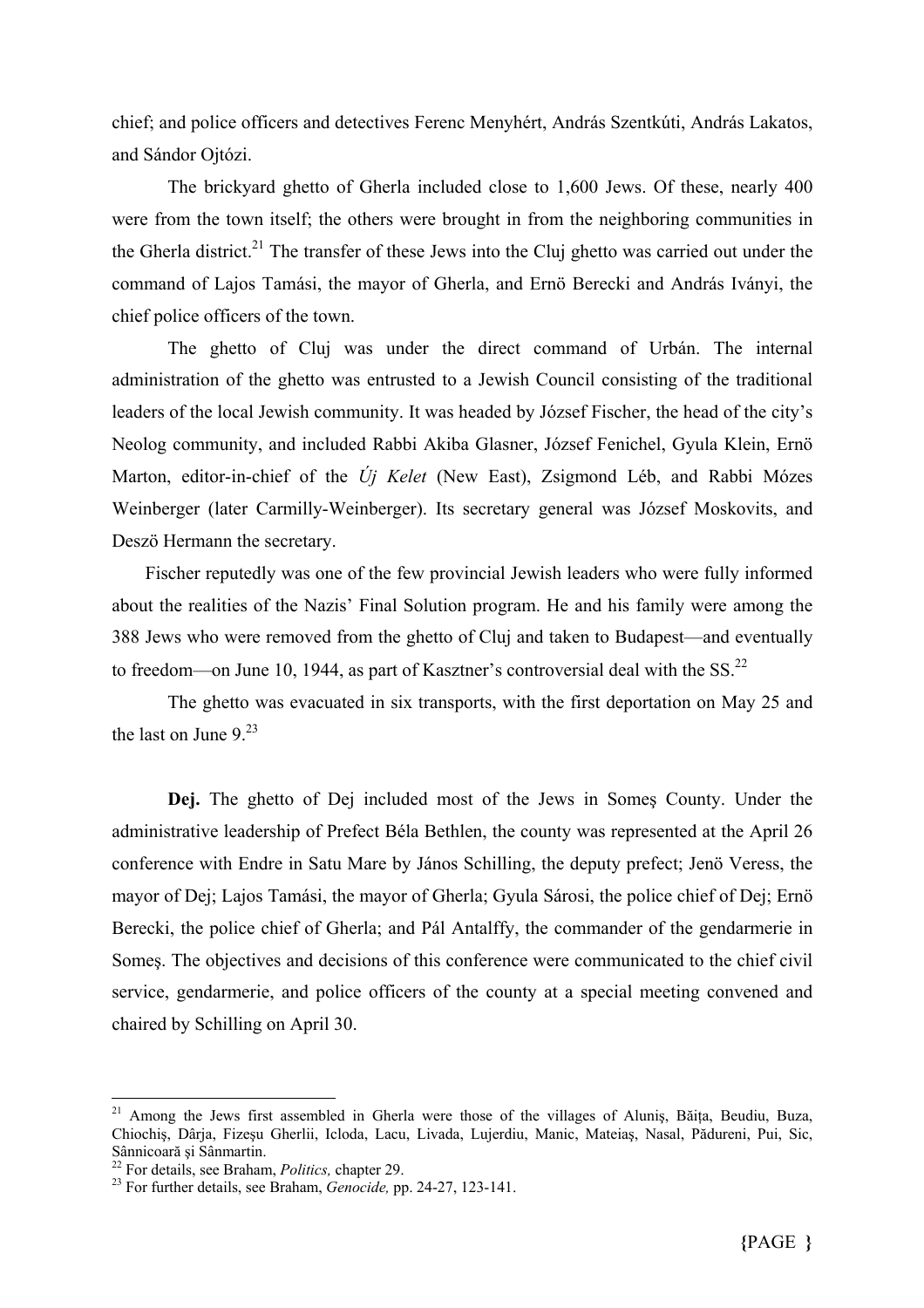As elsewhere, the ghettoization drive began on May 3. The roundup of the Jews in the county was carried out under the command of Antalffy. The ghetto of Dej was among the most miserable in Northern Transylvania. At the insistence of the virulently antisemitic local city officials, it was set up in a forest—the so-called Bungur—situated about two miles from the city. At its peak, the ghetto included around 7,800 Jews, including close to 3,700 from the town itself. The others were brought in from the rural communities in Someş County, many of whom were first assembled in the seats of the districts of Beclean, Chiochiş, Dej, Gherla, Ileanda, and Lăpuș.<sup>24</sup> The luckier among the ghetto dwellers lived in makeshift barracks; the others found shelter in homemade tents or lived under the open sky. Before their transfer to the Bungur, the Jews of Dej were concentrated into three centers within the city, where they were subjected to body searches for valuables.

The ghetto, surrounded by barbed wire, was guarded by the local police supplemented by a special unit of 40 gendarmes assigned from Zalău. Supreme command over the ghetto was in the hands of Takáts, a "government commissioner." The internal administration of the ghetto was entrusted to a Jewish Council consisting of the trusted leaders of the local community. The Council included Lázár Albert (chairman), Ferenc Ordentlich, Samu Weinberger, Manó Weinberger, and Andor Agai. Dr. Oszkar Engelberg served as the ghetto's chief physician and Zoltán Singer as its economic representative in charge of supplies.

Sanitary conditions within the ghetto were miserable, as were the essential services and supplies. This was largely due to the malevolence of Veress, the mayor of Dej, and Dr. Zsigmond Lehnár, its chief health officer. The investigative teams for the search for valuables were as cruel in Dej as they were everywhere else. Among those involved in such searches were József Fekete, József Gecse, Maria Fekete, Jenö Takacs, József Lakadár, and police officers Albert (Béla) Garamvolgyi, János Somorlyai, János Kassay and Miklós Désaknai.

The ghetto was liquidated between May 28 and June 8 with the removal of 7,674 Jews in three transports. A few Jews managed to escape from the ghetto. Among these was Rabbi József Paneth of Nagyilonda, who together with nine members of his family was eventually able to get to safety in Romania.<sup>[25](#page-17-1)</sup>

<span id="page-17-0"></span><sup>&</sup>lt;sup>24</sup> Among these were the small Jewish communities of Beclean, Beudiu, Bobâlna, Icloda, Ileanda, Lăpuș, Mica, Reteag, Şintereag, Urişor, and Uriu. Those assembled in Gherla were eventually transferred to the ghetto of Cluj. 25 See Braham, *Genocide,* pp. 27-29, 178-187. See also USHMM, RG 25.004M, roll 52, file 2044; roll 72, file

<span id="page-17-1"></span><sup>40027;</sup> rolls 89-90, file 40029.b.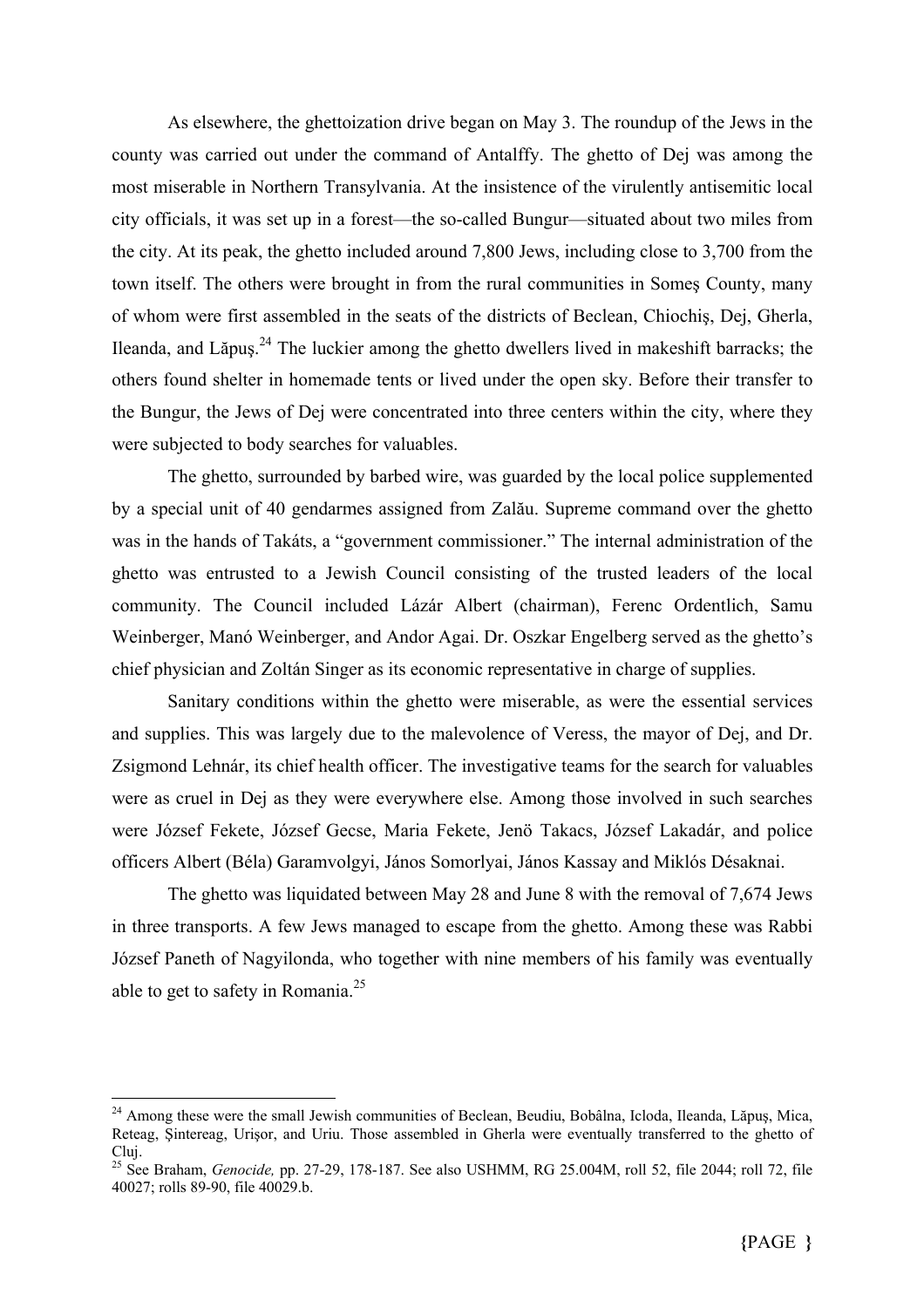**Şimleu Silvaniei.** The ghettoization of the Jews of Sălaj County was carried out under the command and supervision of the officials who had participated at the Satu Mare Conference of April 26: András Gazda, deputy county prefect; János Sréter, mayor of Zalău; József Udvari, mayor of Şimleu Silvaniei; Lt. Col. György Mariska, commander of the county's gendarmerie unit; Ferenc Elekes, police chief of Zalău; and István Pethes, police chief of Şimleu Silvaniei Baron János Jósika, the prefect of Sălaj County, resigned immediately when he was informed by Gazda about the decisions taken at the April 26 conference. He was one of the few Hungarian officials who dared to take a public stand against the anti-Jewish actions, deeming them both immoral and illegal. His successor, László Szlávi, an appointee of the Sztójay government, had no such scruples and cooperated fully in the implementation of the anti-Jewish measures.

Soon after their return from Satu Mare, the conferees met at the Prefect's office with Béla Sámi, the chief county clerk; Drs. Suchi and Ferenc Molnár, the chief health officials of Sălaj County and Şimleu Silvaniei, respectively; László Krasznai, the head of Şimleu District; and István Kemecsey, the technical services department of Şimleu Silvaniei, in order to select a site for the ghetto.

The roundup of the Jews in Şimleu Silvaniei was carried out under the immediate command of István Pethes; in Zalău under the leadership of Ferenc Elekes; and in the other parts of the county under the direction of Gazda and the immediate command of Lt. Col. György Mariska. Among the sizable Jewish communities affected were those of Tăşnad and Crasna.

The Jews of Sălaj County were concentrated in the Klein Brickyard of Cehei, in a marshy and muddy area about three miles from Şimleu Silvaniei. At its peak, the ghetto held about 8,500 Jews.<sup>26</sup> Among these were the Jews from the communities in the districts of Crasna, Cehu Silvaniei, Jibou, Șimleu Silvaniei, Supuru de Jos, Tășnad, and Zalău.<sup>27</sup> Since the brick-drying sheds were rather limited, many of the ghetto inhabitants were compelled to live under the open sky. The ghetto was guarded by a special unit of gendarmes from Budapest and operated under the command of Krasznai, one of the most cruel ghetto commanders in Hungary.

<span id="page-18-0"></span><sup>&</sup>lt;sup>26</sup>Among these were the Jews from the towns of Crasna, Simleu Silvaniei, Tășnad, and Zalău. On Simleu Silvaniei, see USHMM, RG 25.004M, rolls 90, 92 and 94 , file 40029. On Tăşnad, roll 50, files 1106, 30 (502), and 422 (666).<br><sup>27</sup> Among these were the Jews from the towns of Buciumi, Cehei, Cehu Silvaniei, Jibou, Nusfalau, Pir, Simleu

<span id="page-18-1"></span>Silvaniei, Supuru de Jos, Supuru de Sus, Surduc, Tasnad, and Zalau.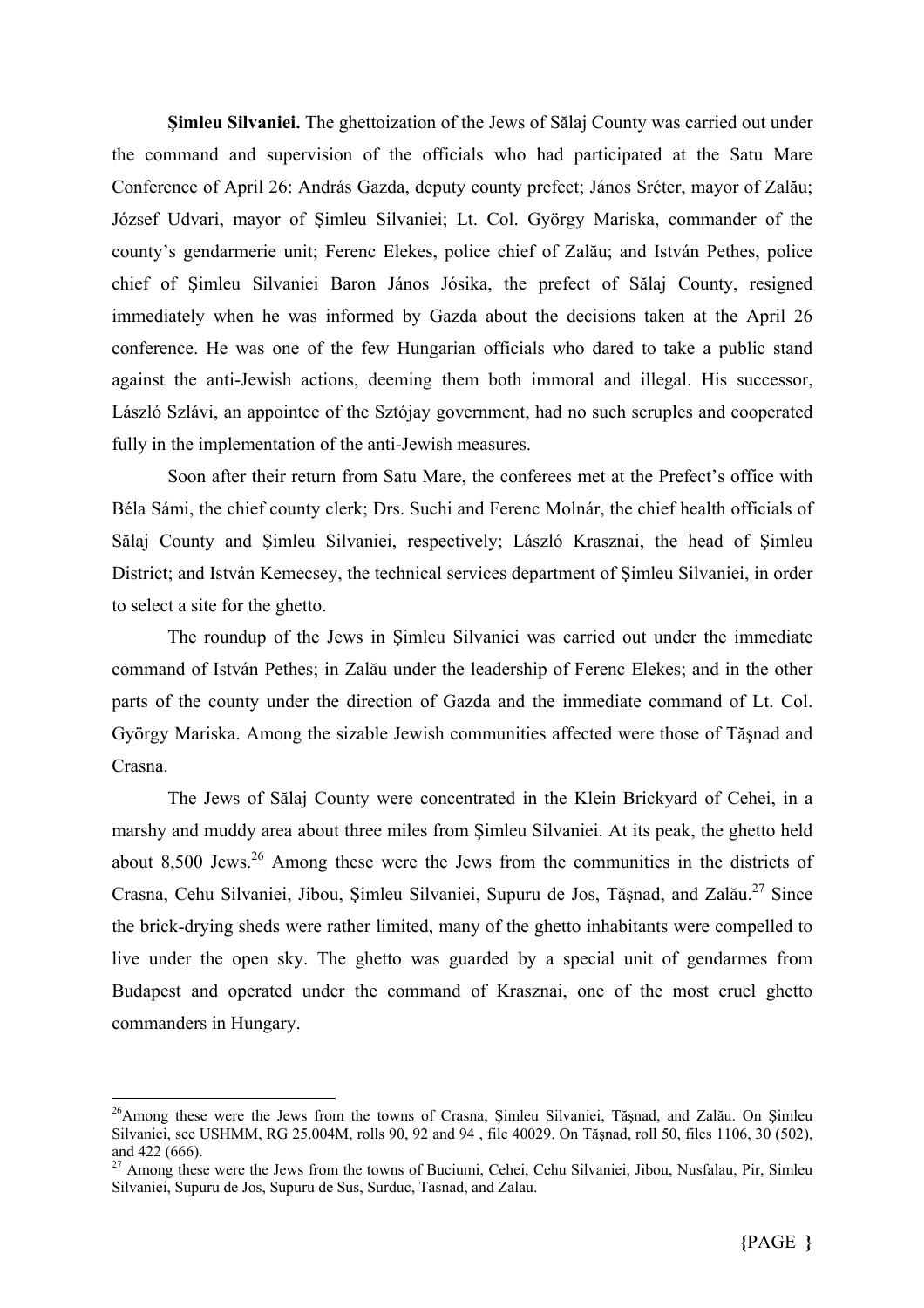As a result of tortures, poor feeding, and a totally inadequate water supply in the ghetto, the Jews of Salaj County arrived at Auschwitz in very poor condition, so that an unusually large percentage were selected for gassing immediately upon arrival. The deportations from Cehei were carried out in three transports between May 31 and June 6.<sup>[28](#page-19-0)</sup>

**Satu Mare.** Because of the relatively large concentration of Jews in Satu Mare County, the Hungarian authorities set up two ghettos in the county: one in the city of Satu Mare and the other in Baia Mare. At first Carei was also used as a concentration center for its local Jews and those in the neighboring communities. However, after a brief period, the Jews in the ghetto of Carei, which was under the leadership of a Jewish Council composed of István Antal, Jenö Pfeffermann, Ernö Deutsch, and Lajos Jakobovics, were transferred to the ghetto of Satu Mare.<sup>[29](#page-19-1)</sup>

The county representatives at the Satu Mare Conference of April 26 included László Csóka, the mayor of Satu Mare; Endre Boér, the deputy county prefect; Zoltán Rogozi Papp, the deputy mayor of Satu Mare; Ernö Pirkler, the city's secretary general; and representatives of the local police and gendarmerie.

The commissions for the apprehension of the Jews of Satu Mare and its environs were established at a meeting held shortly after the conference. It was chaired by Csóka and attended by representatives of the police and gendarmerie, including Károly Csegezi, Béla Sárközi, and Jenö Nagy of the police and N. Deményi of the gendarmerie. Members of the financial and educational boards of the city also participated in the work of the commissions. The ghettoization in Satu Mare was carried out with the cooperation of Csóka; in the rest of the county the Jews were rounded up under the administrative command of Boér.

At its peak the ghetto of Satu Mare held approximately 18,000 Jews. They were rounded up in the following eleven districts of the county: Ardud, Baia Mare, Carei, Copalnic Mănăştur, Csenger (now in Hungary), Fehérgyarmat (now in Hungary), Mátészalka (now in Hungary), Orașu Nou, Satu Mare, Șomcuta Mare, and Seini.<sup>30</sup> The commander of the ghetto was Béla Sárközi, the police officer in charge of the local branch of the National Central Alien Control Office (*Külföldieker Ellenörzö Országos Központi Hatóság--*KEOKH). The

<span id="page-19-0"></span><sup>&</sup>lt;sup>28</sup> For further details, see Braham, *Genocide*, pp. 29-30, 162-178.

<span id="page-19-1"></span><sup>&</sup>lt;sup>29</sup> For documentary sources on Carei, see USHMM, RG 25.004M, roll40, file12; roll 50, file 446(678), and roll 51, file 1130(III). 30 Among the Jews concentrated in the Satu Mare ghetto were those Aleşd, Apa, Batiz, Bixad, Cărăşeu, Carei,

<span id="page-19-2"></span>Craidorolt, Copalnic Mănăștur, Lechinta, Livada Mică, Medieșu Aurit, Micula, Mireșu Mare, Negrești-Oaș, Oraşu Nou, Seini, Şomcuta Mare, Trip, Vama and Viile Satu Mare. On Bixad, see USHMM, RG 25.004M, roll 51, file 852 (I). On Negreşti-Oaş, roll 49, file714 and roll 50, file 7141.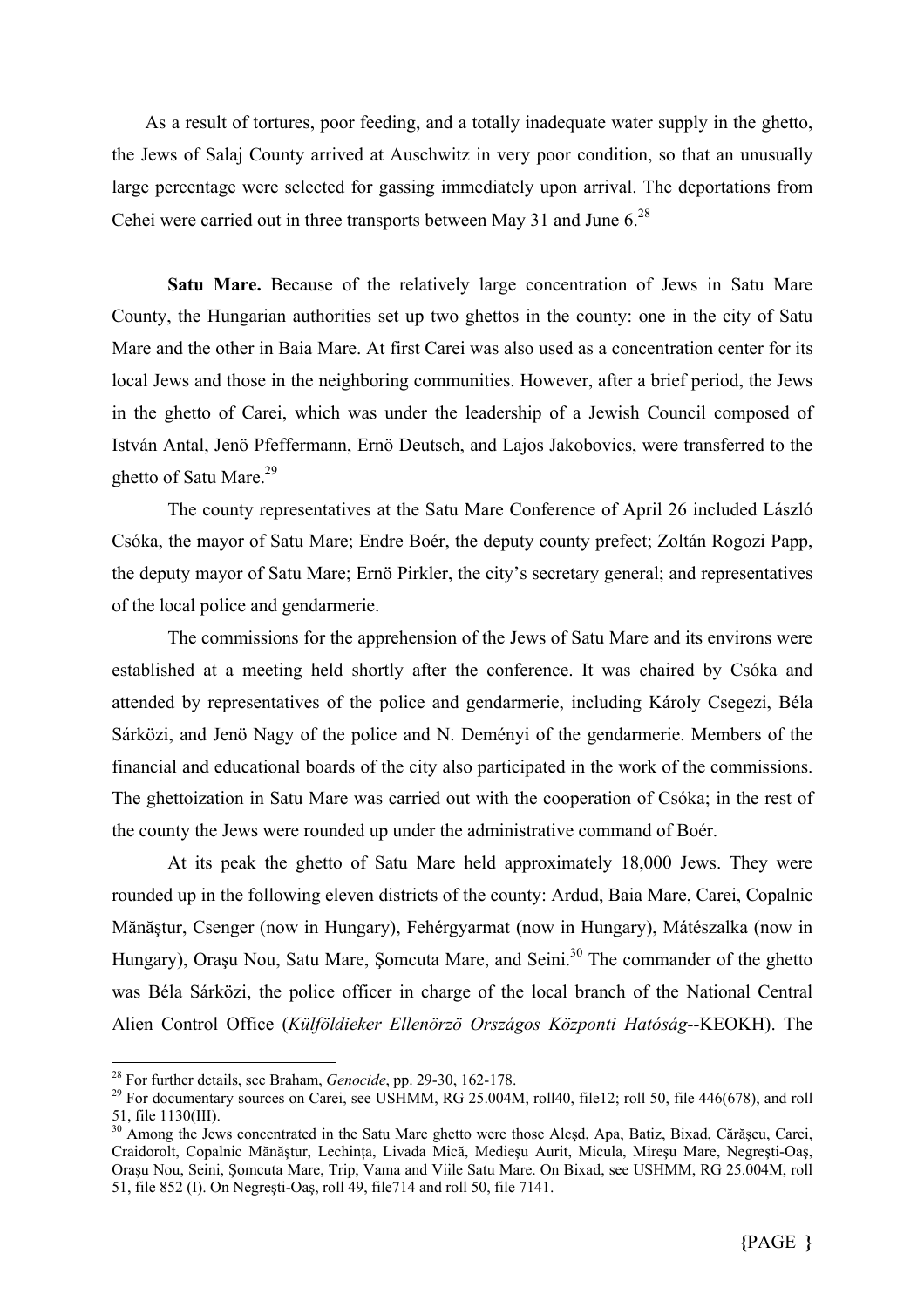Jewish Council was headed by Zoltán Schwartz and included Samuel Rosenberg, the head of the Jewish community, Singer, Lajos Vinkler, and József Borgida, all highly respected leaders of the Jewish community of Satu Mare. The searches for valuables were carried out with the customary cruelty by Sarközi, Csegezi, and Deményi. Their effectiveness was enhanced by the presence of a special unit of fifty gendarmes from nearby Mérk.

The ghetto was liquidated through the deportation of the Jews in six transports between May 19 and June  $1.^{31}$ 

**Baia Mare.** The ghettoization of the Jews of Baia Mare and of the various communities in the southeastern districts of Satu Mare County was based on guidelines adopted a few days after the Satu Mare Conference. The meeting of the local leaders was held at the headquarters of the Arrow Cross Party in Baia Mare, which was also attended by László Endre. The city was at first represented by Károly Tamás, the deputy mayor, but he was soon replaced by István Rosner, an assistant police chief, who proved more pliable. Among the others present were Jenö Nagy, the police chief; Sándor Vajai, the former secretary general of the mayor's office; Tibor Várhelyi, the commander of the gendarmerie unit; Gyula Gergely, the head of the Arrow Cross Party in Northern Transylvania; and József Haracsek, the president of the Baross Association (a highly antisemitic association of Christian businessmen).

The ghetto for the Jews of the city of Baia Mare was established in the vacant lots of the König Glass Factory; the Jews from the various communities in Baia Mare, Şomcuta Mare, and Copalnic Mănăştur districts were quartered in a stable and barn in Valea Borcutului about two miles from the city. The roundup of the Jews and the searches for valuables were carried out under the command of Jenö Nagy and Gyula Gergely with the involvement of *SS-Hauptsturmführer* Franz Abromeit. The ghetto of Baia Mare held approximately 3,500 Jews and that of Valea Borcutului over 2,000. Of the latter, only 200 found space in the stable and the barn; the others had to be quartered outdoors. The commander in chief of the ghetto was Tibor Várhelyi. The Jews in the ghetto of Baia Mare were subjected to the tortures and investigative methods customary in all ghettos. Among those involved in these investigations, under the leadership of Nagy and Várhelyi, were Károly Balogh and László Berentes, associates of the Phoenix Factory of Baia Mare, as well as Haracsek, Peter Czeisberger, Zoltán Osváth, and detectives József Orgoványi, Imre Vajai

<span id="page-20-0"></span><sup>&</sup>lt;sup>31</sup> For further details on the ghetto of Satu Mare, see Braham, *Genocide*, pp. 31-32, 101-113. See also USHMM, RG 25.004M, roll 51, files 854 (I) and 920 (I); roll 88, file 40029, vol. 4.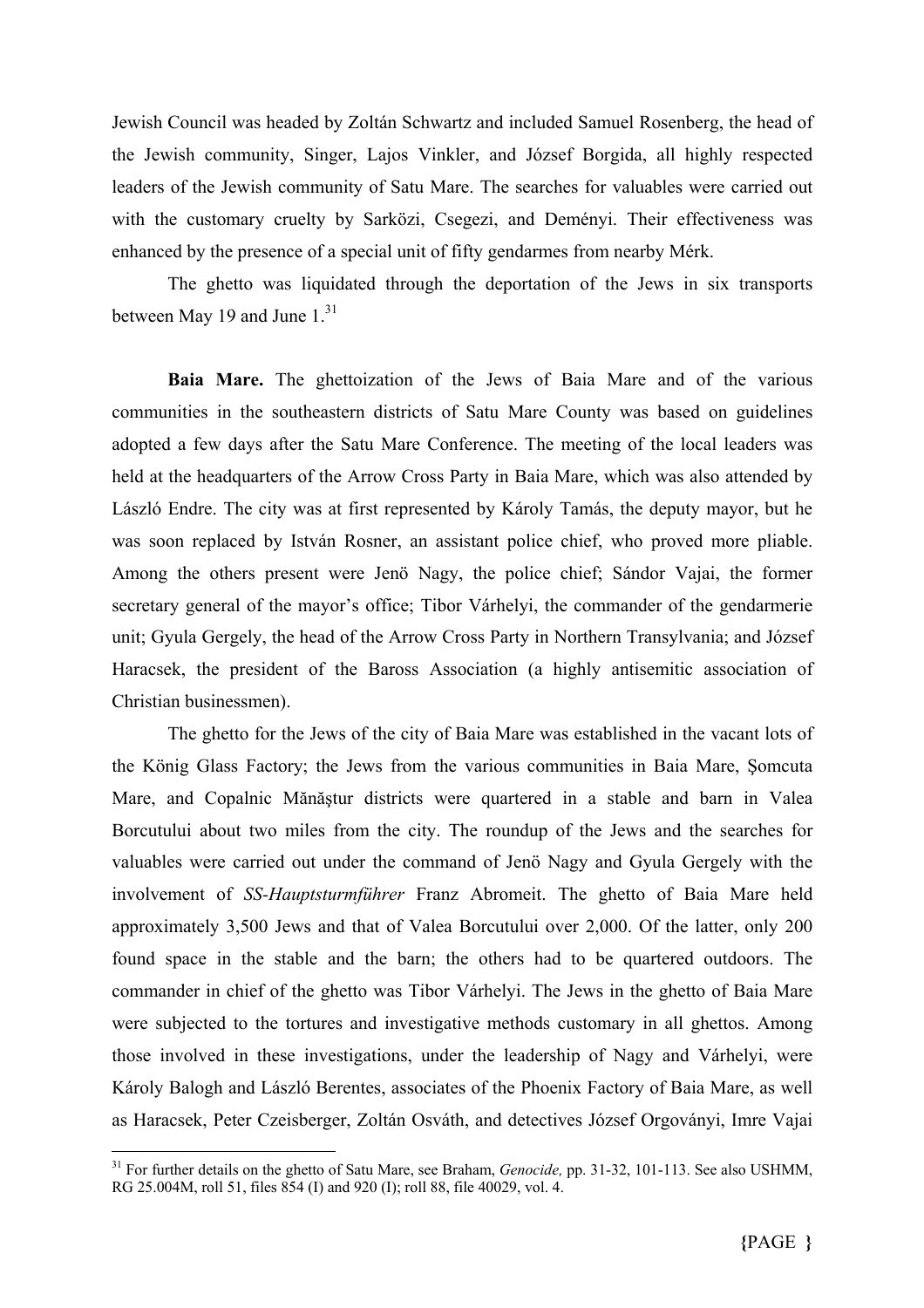and István Bertalan. Overall responsibility for the administration of the county at the time rested with Barnabás Endrödi, who had been appointed prefect of Satu Mare County by the Sztójay government on April 25, 1944.

The 5,917 Jews in these two ghettos were deported in two transports on May 31 and June  $5^{32}$ 

**Bistrita.** The approximately 6,000 Jews of Bistrita and the other communities in Bistriţa-Năsăud County were concentrated at the Stamboli farm, located about two to three miles from the city. Close to 2,500 of the ghetto inhabitants were from Bistriţa itself. The others were brought in from the communities in the districts of Lower Bistriţa and Upper Bistrița, Năsăud, and Rodna.<sup>[33](#page-21-1)</sup>

The ghettoization of the city's Jews was carried out under the command of the mayor Norbert Kuales and police chief Miklós Debreczeni. In the other communities of the county the roundup was guided by László Smolenszki, the deputy prefect, and Lt. Col. Ernö Pasztai of the gendarmerie. All four had attended the April 28 conference with Endre in Târgu Mureş.

The ghetto, consisting of a number of barracks and pigsties, was inadequate from every point of view. The very poor water and food supply was in large part due to the vicious behavior of Heinrich Smolka, who was in charge. Among those who cooperated with Smolka in the persecution of the Jews was Gusztáv Órendi, a Gestapo agent in Bistrita. The local police authorities were assisted in guarding the ghetto by twenty-five gendarmes from Dumitra, who had been ordered to Bistrita by Col. Paksy-Kiss. After May 10, 1944, the prefect of the county was Kálmán Borbély.

The deportation of the 5,981 Jews in Bistrita took place on June 2 and 6, 1944.<sup>[34](#page-21-2)</sup>

**Oradea.** The largest ghetto in Hungary—except for the one in Budapest—was that of Oradea. Actually, Oradea had two ghettos: one for the city's Jews, holding approximately 27,000 people and located in the neighborhood of the large Orthodox synagogue and the adjacent Great Market; the other, for the close to 8,000 Jews brought in from the many rural communities from the following twelve districts: Aleşd, Beretttyóújfalu (now Hungary),

<span id="page-21-0"></span> $32$  For further details on Baia Mare, see ibid., pp. 32-33, 113-123. See also USHMM, RG 25.004M, roll 42, file 40030; rolls 90 and 94, file 40029. On Baia Sprie, see roll 60, file 22291.

<span id="page-21-1"></span><sup>&</sup>lt;sup>33</sup> Among the rural Jews transferred to the ghetto in Bistrița were those of Ilva Mare, Ilva Mică, Lechința, Năsăud, Nimigea de Jos, Prundu Bârgăului, Rodna, Romuli, and Sieu.

<span id="page-21-2"></span><sup>&</sup>lt;sup>34</sup> For further details, see Braham, *Genocide*, pp. 33, 187-190.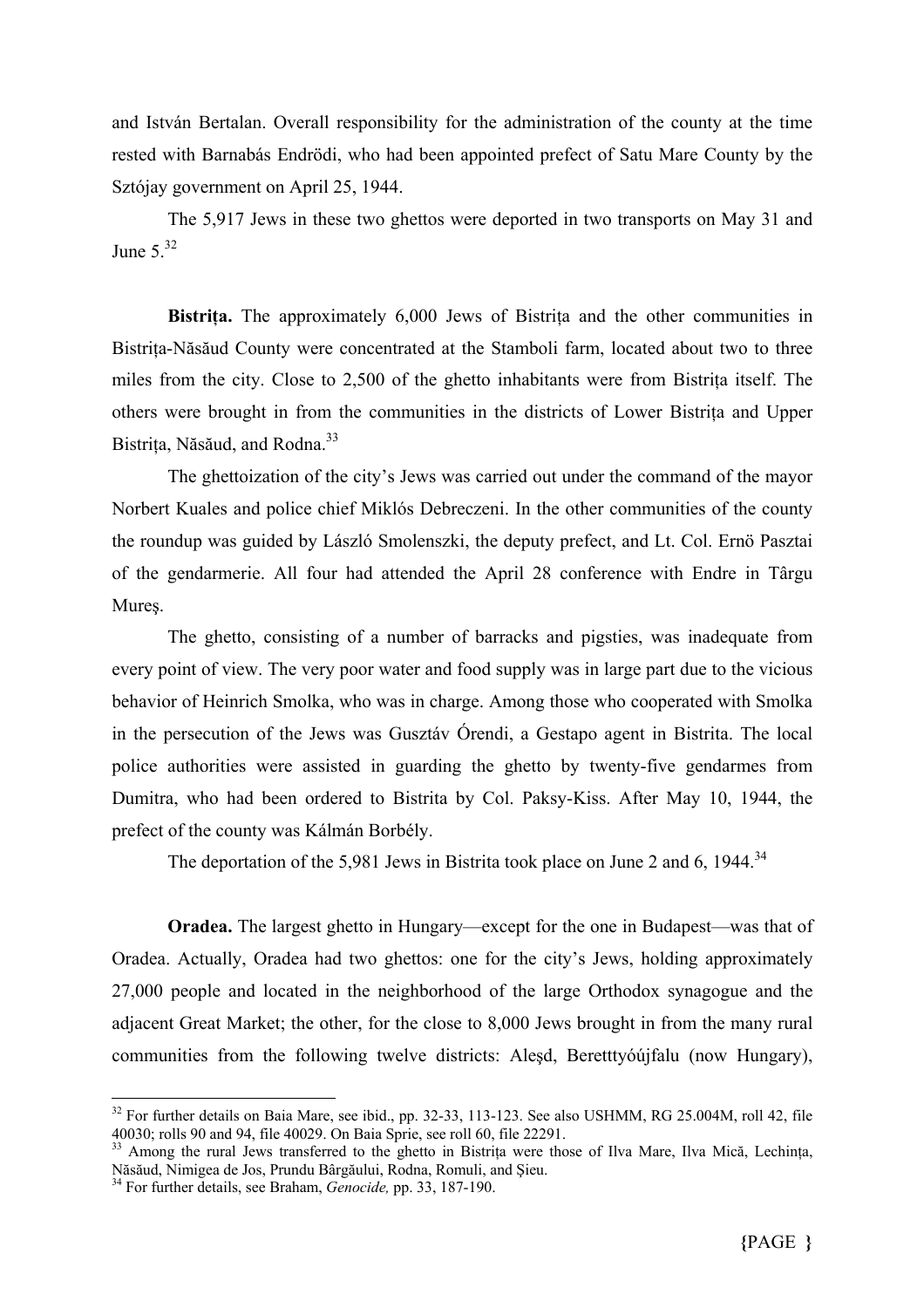Biharkeresztes (now Hungary), Cefa, Derecske (now Hungary), Marghita, Oradea, Săcueni, Sălard, Salonta Mare, Sárrét (now Hungary), and Valea lui Mihai. Many of the Jews from these communities were concentrated in and around the Mezey Lumber Yards.<sup>35</sup>

The ghetto of Oradea was extremely overcrowded. The Jews of the city, who constituted about 30 percent of its population, were crammed into an area sufficient for only one-fifteenth of the city's inhabitants. The density was such that 14 to 15 Jews had to share a room. Like every other ghetto, the ghetto of Oradea suffered from a severe shortage of food; they also were the victims of the punitive measures of an especially vicious local administration. The antisemitic city government often cut off electric service and the flow of water to the ghetto. Moreover, under the command of Lt. Col. Jenõ Péterffy, the gendarmes were especially sadistic in operating the local "mint," which was set up at the Dréher Breweries immediately adjacent to the ghetto. Internally, the ghettos were administered by a Jewish Council headed by Sándor Leitner, the head of the Orthodox Jewish community.

The deportation of the Jews began with the "evacuation" of those concentrated in the Mezey Lumber Yard on May 23. This was followed on May 28 with the first transport from the city itself. The last transport left Oradea on June  $27^{36}$  $27^{36}$  $27^{36}$ 

**Ţara Secuilor.** In Gendamerie District X, the so-called Ţara Secuilor (Szekler Land), which encompassed Mureş-Turda, Ciuc, Odorheiu, and Trei Scaune counties, the Jews were placed in three major ghettos: Târgu Mureş, Reghin, and Sfântu Gheorghe. The concentration of the Jews of Ţara Secuilor counties was carried out in accordance with the decision of a conference held in Târgu Mureş on April 28, 1944. It was chaired by Endre and attended by all prefects, deputy prefects, mayors of cities, heads of districts, and top police and gendarmerie officers of the area. As decided at this conference, the ghetto of Târgu Mureş held not only the local Jews but also those from the communities in Odorheiu County and the western part of Mureş-Turda County. The ghetto of Reghin held the Jews of the communities in the eastern part of Mures-Turda County and the southern part of Ciuc County. The ghetto of Sfântu Gheorghe was established for the Jews of Trei Scaune County and the southern part of Ciuc County. As was the case everywhere else, the Jews of the various communities were

<span id="page-22-0"></span><sup>&</sup>lt;sup>35</sup> Among the Jewish communities concentrated in the yard were those of Aleşd, Biharia, Borod, Marghita, Săcueni, Sălard, Salonta, and Valea lui Mihai. On Marghita see USHMM, RG 25.004M, roll 88, file 40029; On

<span id="page-22-1"></span><sup>&</sup>lt;sup>36</sup> For further details, see Braham, *Genocide*, pp. 33-36, 79-101. For additional documents on the fate of the Jews in Oradea and Bihor County, see also USHMM, RG 25.004M, roll 42, file 40030; roll 73, file 40027; roll 87 and 88, file 40029.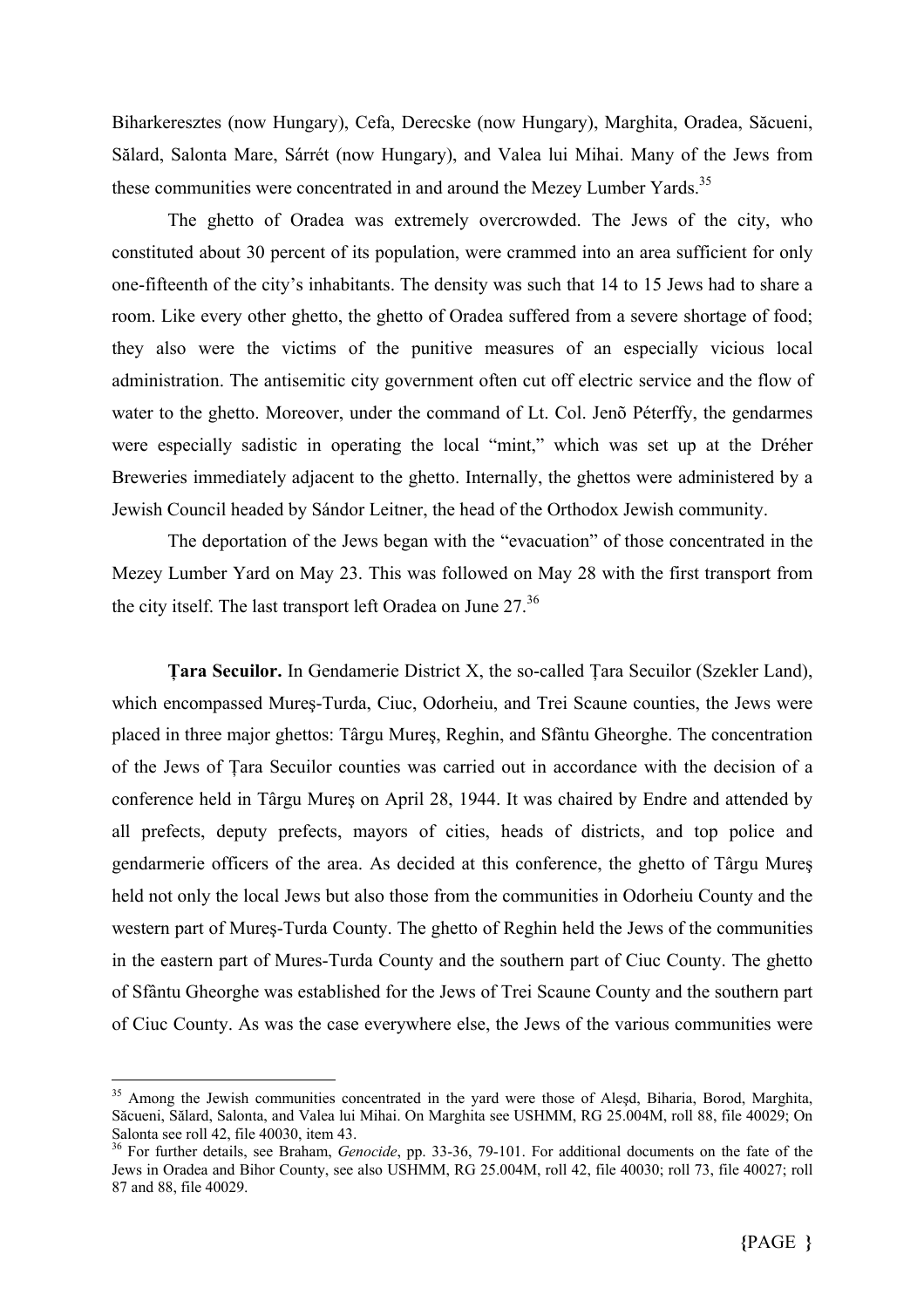first concentrated in the local synagogues or community buildings before being transferred to the assigned ghettos. $37$ 

**Târgu Mureş.** The ghetto of Târgu Mureş was located in a dilapidated brickyard at Koronkai Road that had an area of approximately 20,000 square meters. It had one large building with a broken roof and cement floors; since it had not been in use for several years, it was also extremely dirty. The ghetto population was 7,380 Jews, of whom approximately 5,500 were from the city itself and the others from the communities in the several county districts, including Band, Miercurea Nirajului, Sângeorgiu de Pădure, and Teaca. Among these were the 276 Jews of Sfântu Gheorghe and the Jews of Bezidu Nou, descendants of the Szekler who had converted to Judaism in the early days of the Transylvanian Principality. It was alleged that these Jews were given a chance to escape ghettoization by declaring that that they were Magyar Christians but, according to some sources, refused to do so.<sup>[38](#page-23-1)</sup>

Approximately 2,400 of the 7,380 Jews in the brickyard, the largest ghetto in the area, found accommodation in the brick-drying barns; the rest had to make do in the open. The commander of the ghetto was police chief Géza Bedö; his deputy was Dezsö Liptai. The Jewish Council, which did its best to alleviate the plight of the Jews, included Samu Ábrahám, Mayer Csengeri, Mór Darvas, Ernö Goldstein, József Helmer, Dezsö Léderer, Jenö Schwimmer, Ernö Singer, and Manón Szofer. Conditions in this ghetto were as miserable as they were elsewhere; the water supply was particularly bad. Dr. Ádám Horváth, the city health officer, and his deputy, Dr. Mátyás Talos, were mainly responsible for the failure of the health and sanitary services in the ghetto.

The Târgu Mureş Jews were concentrated under the overall guidance of Mayor Ferenc Májay, who had attended the conference called by Endre. In fact, Májay proceeded with the implementation of Endre's directives just one day after the conference, when he ordered that the main synagogue be turned into a makeshift hospital. The police and gendarmerie units directly involved in the ghettoization process were under the direct command of Col. János Papp, the head of the Gendarmerie Directorate in the four counties of the Ţara Secuilor; Col. János Zalantai, the commander of the Legion of Gendarmes of Mureş-Turda County; and Géza Bedö. Leadership roles were also played by Col. Géza Körmendi, the head of the *Honvéd* units in the city and the county, and Gen. István Kozma, the head of the so-called

<span id="page-23-0"></span> $37$  On Tara Secuilor in general, see USHMM, RG 25.004M, roll 51, file 1548, item 1160 (I), and Fond Tribunalul Poporului-Cluj, 1945-1946, roll 1, item 11.<br><sup>38</sup> The ghetto of Târgu Mureș also included the Jews of Band, Miercurea Nirajului, Sângeorgiu de Pădure, and

<span id="page-23-1"></span>Sovata.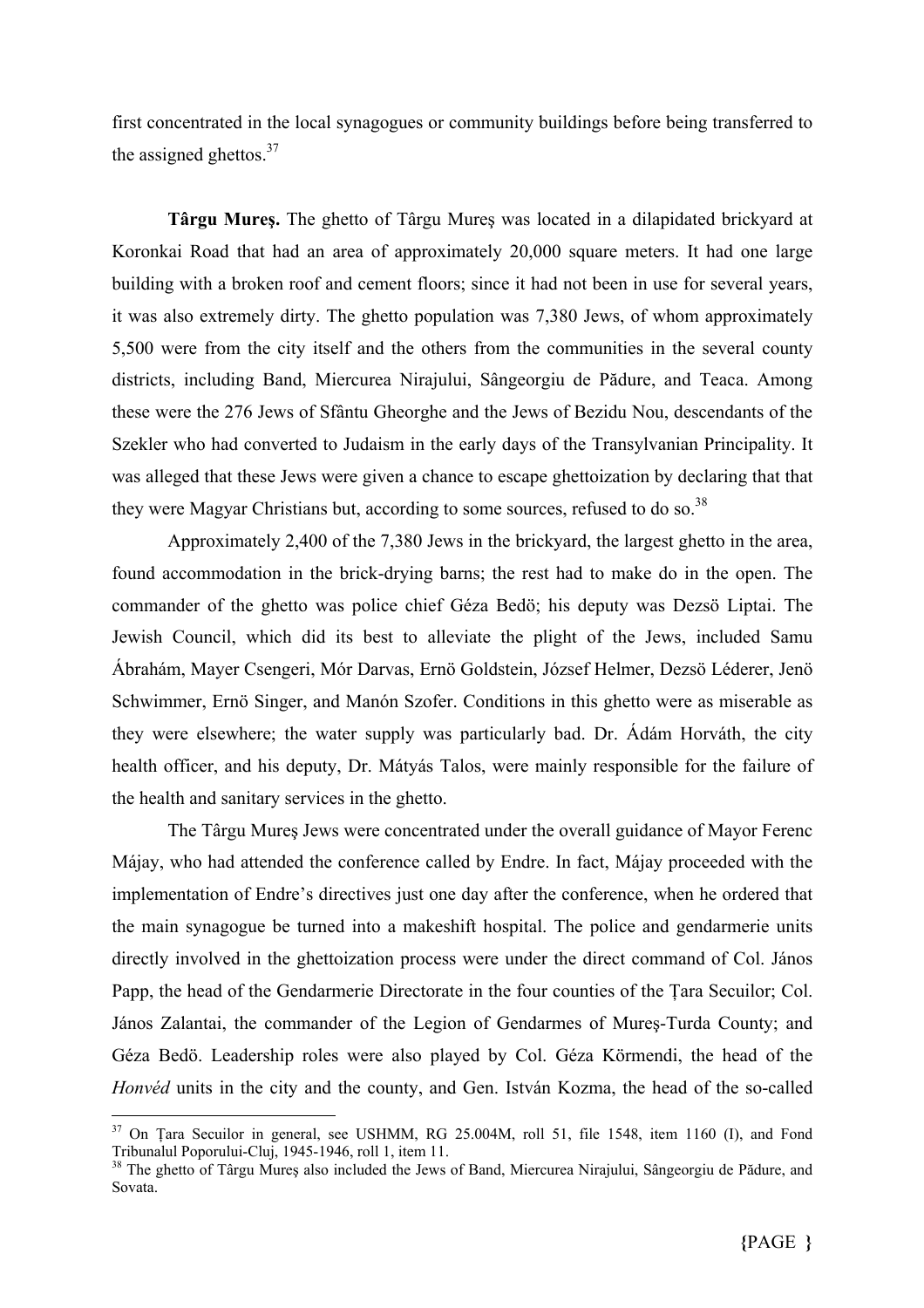Szekler Border Guard (*Székely Határör*) paramilitary organization. The involvement of these *Honvéd* (Hungarian armed forces) officials was exceptional, inasmuch as regular military units were not normally involved in the ghettoization process. Kozma claimed that he had gotten involved at the personal request of Endre. Major Schröder, the local representative of the Gestapo, provided the technical assistance required for the anti-Jewish operation.

The harshness and effectiveness of the local military-administrative authorities notwithstanding, Paksy-Kiss found much wanting in their operation and provided a special unit of gendarmes for their assistance. The concentration of the Jews was carried out with the help of the local chapter of the Levente paramilitary youth organization.

Májay's immediate collaborators in the launching and administration of the anti-Jewish measures in Târgu Mureş were Ferenc Henner, the head notary in the mayor's office, and Ernö Jávor, the head notary of the prefecture. In the county of Mureş-Turda the concentration was carried out under the direction of Andor Joós and Zsigmond Marton, prefect and deputy prefect respectively.

In Odorheiu County and the city of Sfântu Gheorghe, the county seat, the ghettoization was carried out under the general guidance of Dezsö Gálfy, the prefect. Immediate command in the county was exercised by deputy prefect István Bonda and Lt. Col. László Kiss, the commander of the gendarmerie in the county. In Sfântu Gheorghe proper the roundup was directed by Maj. Ferenc Filó and police chief János Zsigmond.

As in all other major ghettos, the Târgu Mureş ghetto had a "screening commission" whose function it was to evaluate petitions from Jews, including claims for exemption status. The commission, whose attitude towards Jews was utterly negative, consisted of Májay, Bedö, and Col. Loránt Bocskor of the gendarmerie. In Târgu Mureş there was also a "mint," located in a small building within the ghetto. Among the torturers active in the drive for the acquisition of Jewish valuables were Ferenc Sallós and Captains Konya and Pintér of the gendarmerie.

The first transport was entrained for Auschwitz on May 27, 1944. By June 8, when the third and last transport departed, 7,549 Jews had been removed from these local ghettos.<sup>[39](#page-24-0)</sup>

**Reghin.** The ghetto of Reghin was established in a totally inadequate brickyard selected by Mayor Imre Schmidt and police chief János Dudás. Both of them had attended the Târgu Mureş Conference with Endre on April 28, 1944. They were assisted in the selection of

<span id="page-24-0"></span><sup>39</sup> USHMM, RG 25.004M, roll 50, files 10781, 10801, and 10861; rolls 88 and 89, file, 40029.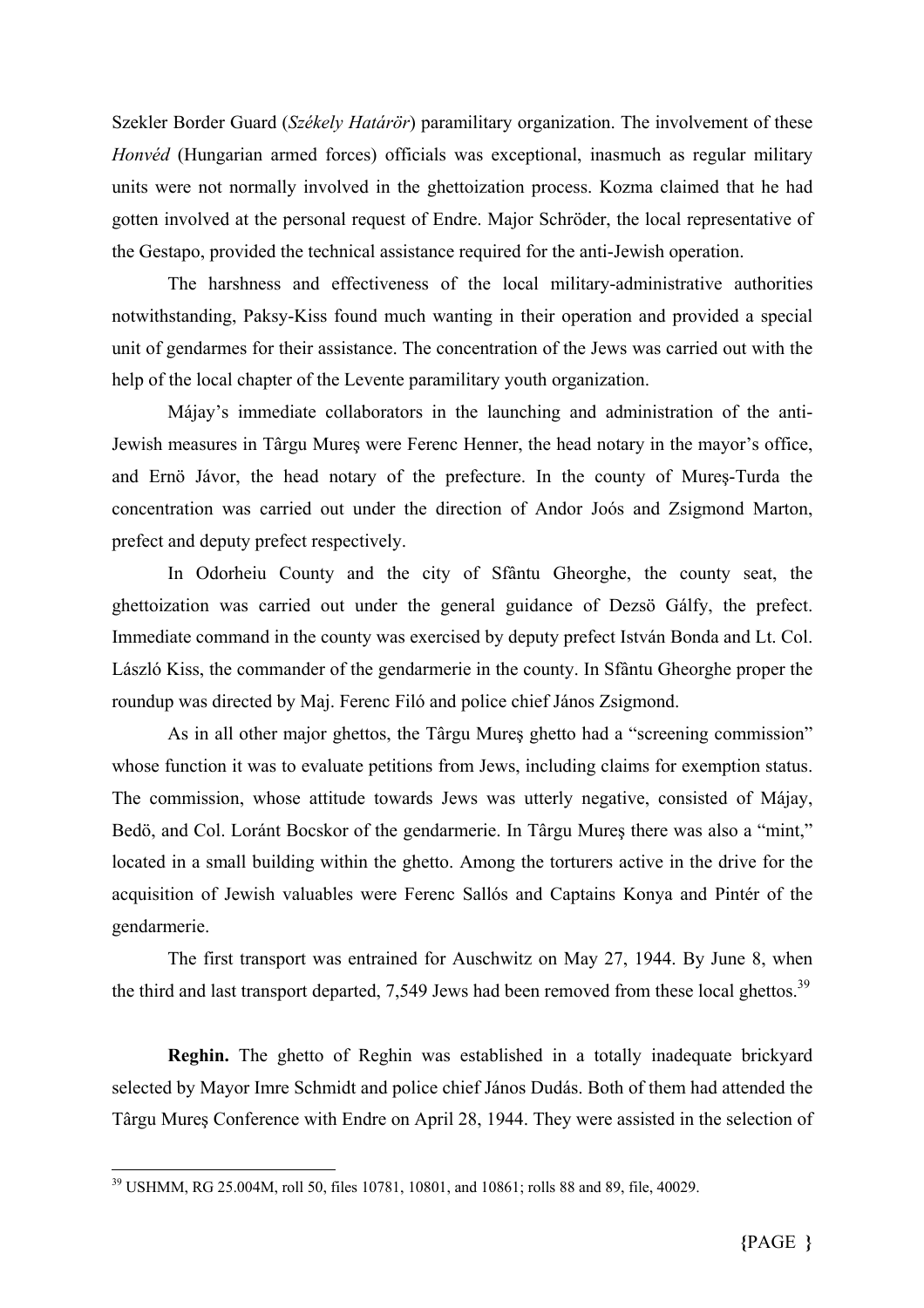the ghetto site and in the roundup of the Jews by Maj. László Komáromi, the head of the *Honvéd* forces in Reghin; Lt. G. Szentpály Kálmán, the commander of the local gendarmerie unit; and Jenö Csordácsics, a counselor in the mayor's office and the local "expert" on the Jewish question.

Most of the Jews were housed in brick-drying sheds without walls. A number had to live in the open, and a few were allowed to stay in houses right near the ghetto at the edge of the city. At its peak the ghetto population was 4,000 people, of whom approximately 1,400 were from the town itself. The others were brought in from the eastern part of Mureş-Turda County and the northern part of Ciuc County.[40](#page-25-0)

The Jews of Gheorgheni in Ciuc County were rounded up under the direction of Mayor Mátyás Tóth and police chief Géza Polánkai. Even exempted Jews were picked up along with rest and held together with the others in a local primary school, where the searches for valuables were conducted by Beéa Ferenczi, a member of the local police department. After three days at the school, where they were given almost no food, the Jews were transferred to the Reghin ghetto.<sup>[41](#page-25-1)</sup>

The Reghin ghetto was guarded by the local police and a special unit of 40 gendarmes from Szeged. Conditions in the ghetto were similar to what they were elsewhere. Searches for valuables were performed by the police and gendarmerie officers guarding the ghetto and assisted by Pál Bányai, Balázs Biró, András Fehér, and István Gösi, members of a special gendarme investigative unit. To help with the "interrogation of the Jews from Gheorgheni, Béla Ferenczi was summoned from that town. In the pursuit of hidden valuables, Irma Lovas was in charge of vaginal searches. The ghetto was under the immediate command of János Dudás.

**Sfântu Gheorghe.** The ghetto of Sfântu Gheorghe held the town's local Jews as well as those from the small communities in Trei Scaune County and the southern part of Ciuc County. The total ghetto population was  $850<sup>42</sup>$  The commission for the selection of the ghetto site consisted of Gábor Szentiványi, the prefect of Trei Scaune County, who behaved quite decently toward the rural Jews; Andor Barabás, the deputy prefect; István Vincze, the chief of the Sfântu Gheorghe police; and Lt. Col. Balla, the commander of the gendarmes in Trei Scaune County. All of these had attended the Târgu Mureş Conference with Endre. The

<span id="page-25-0"></span><sup>&</sup>lt;sup>40</sup> Among these were the Jews of Iernutei, Lunca Bradului, Răstolița, and Toplița.

<span id="page-25-2"></span><span id="page-25-1"></span>

<sup>&</sup>lt;sup>41</sup> USHMM, RG 25.004M, roll 73, file 40027; roll 89, file 40029.<br><sup>42</sup> In addition to the Jews of Sfântu Gheorghe, the ghetto included the Jews of Boroșneu Mare, Covasna, and Târgu Secuiesc.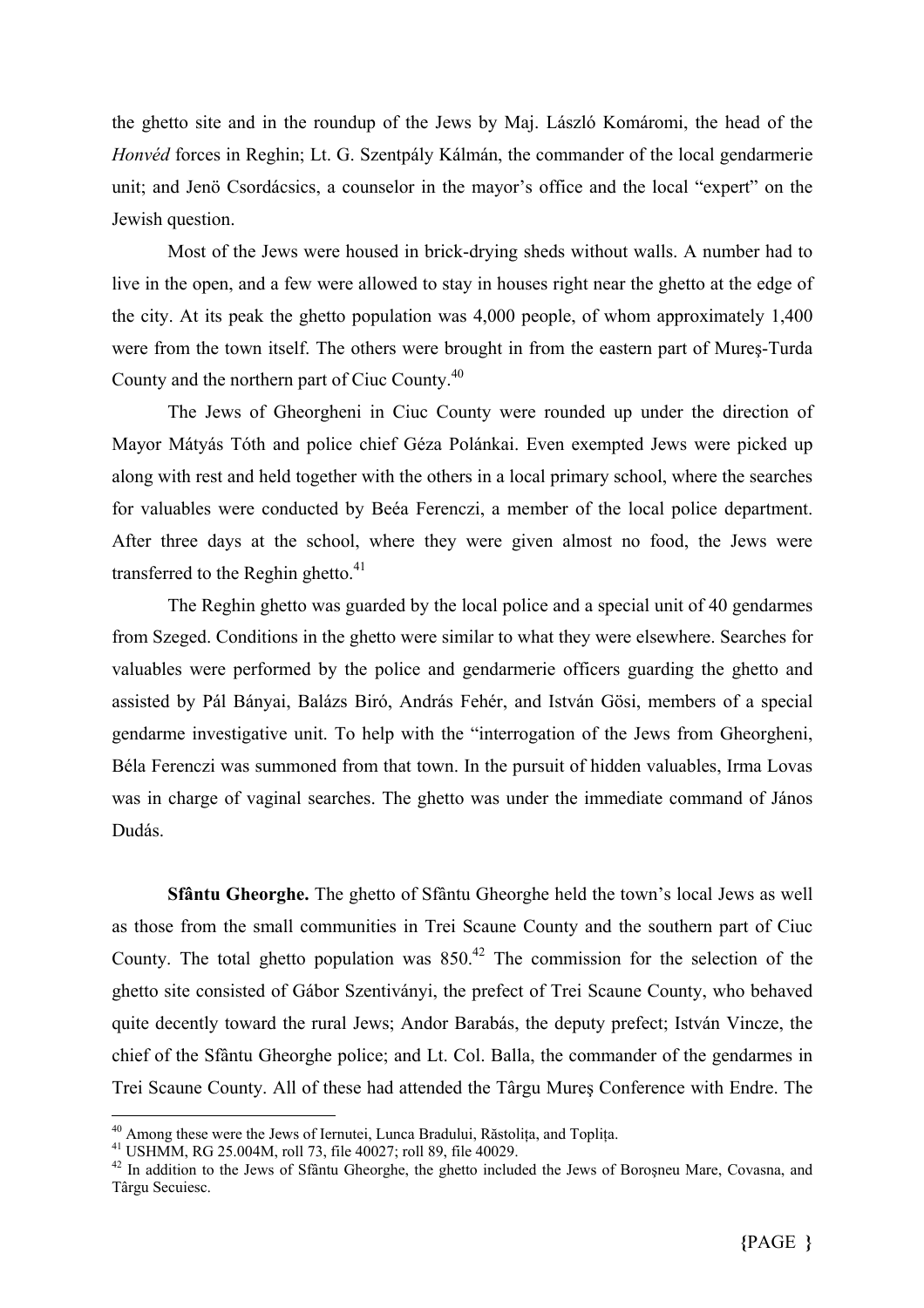ghettoization of the few hundreds of Jews from the town of Sfântu Gheorghe differed from the procedure followed elsewhere. On May 2, 1944, the Jews were summoned by the police to appear the following morning at 6:00 a.m. at police headquarters along with all members of their families. One person from each family was then allowed to return home in the company of a policeman to pick up the essential goods allowed by the authorities. After this the Jews were transferred to an unfinished building that had neither doors nor windows.

The Jews of Ciuc County, including those of Miercurea Ciuc,  $43$  were rounded up under the general command of Ernö Gaáli, the prefect of Ciuc County; József Abraham, the deputy prefect; Gerö Szász, the mayor of Miercurea Ciuc; Pál Farkas, the city's chief of police; and Lt. Col. Tivadar Lóhr, the commander of the gendarmes at Miercurea Ciuc. Like the city and county leaders of Trei Scaune County, these officials too had attended the Tîrgu Mureş meeting with Endre.

The conditions in the Sfântu Gheorghe ghetto, which was under the immediate command of an unidentified SS officer, were harsh. The Jews from this ghetto were transferred to the ghetto of Reghin a week later.<sup>[44](#page-26-1)</sup>

**Sighetu Marmatiei.** Although geographically Maramures County was part of Northern Transylvania, for dejewification purposes it was considered part of Carpatho-Ruthenia and Northeastern Hungary. Since it contained one of the largest concentrations of Orthodox and Hasidic Jews in Hungary, the German and Hungarian officials were particularly anxious to clear this area of Jews.

The details of the anti-Jewish measures enacted in Maramureş County, as in Carpatho-Ruthenia as a whole, were adopted at the conference held in Munkács on April 12, 1944. Maramureş County and the municipality of Sighetu Marmaţiei were represented at the Munkács Conference by László Illinyi, the deputy prefect; Sándor Gyulafalvi Rednik, the mayor of Sighetu Marmatiei; Lajos Tóth, the chief of police; Col. Zoltán Agy, the commander of the local legion of gendarmes; and Col. Sárvári, the commander of District IV of the gendarmerie. On the morning of April 15, Illinyi held a meeting in Sighetu Marmaţiei with all the top officials of the county to discuss the details of the ghettoization process, including the selection of ghetto sites. That same afternoon Tóth chaired a meeting of the civilian, police, and gendarmerie officials of Sighetu Marmatiei at which the details of the

<span id="page-26-0"></span><sup>&</sup>lt;sup>43</sup> USHMM, RG 25.004M, roll 50, files 1106 and 1920.

<span id="page-26-1"></span><sup>&</sup>lt;sup>44</sup>Ibid., rolls 89 and 94, file 40029. For further details on the fate of the Jews in the counties constituting Tara Secuilor, see Braham, *Genocide,* pp. 36-40, 141-157.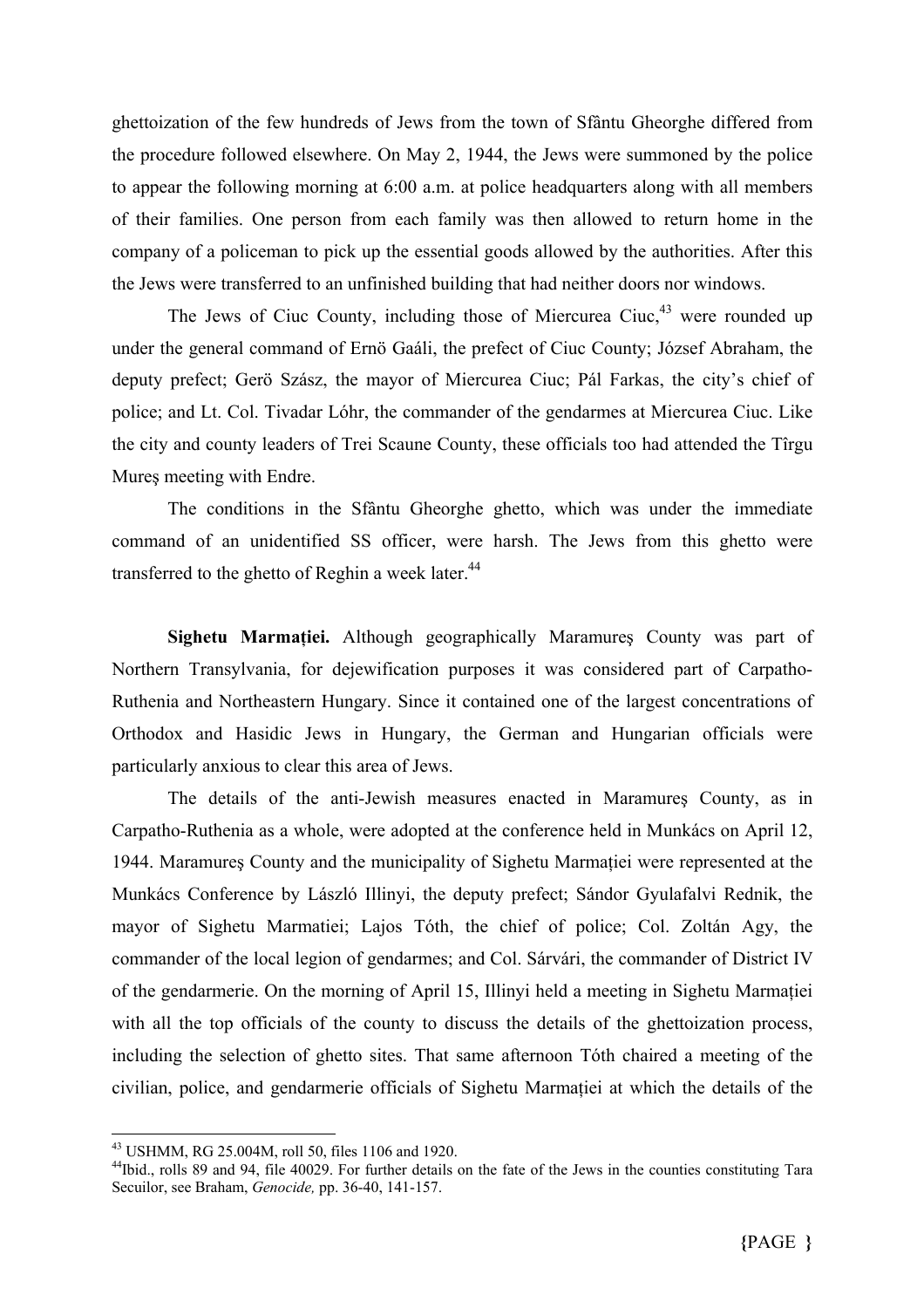operation were reviewed. This meeting also established the twenty commissions in charge of rounding up the Jews. Each commission consisted of a police officer, gendarmes, and one civil servant.

The ghetto of Sighetu Marmaţiei was established in two peripheral sections of the city, inhabited primarily by the poorer strata of Jewry. The ghetto held over 12,000 Jews, of whom a little over 10,000 came from the city itself. The others were brought in from many of the mostly Romanian-inhabited villages in the districts of Dragomireşti, Maramureş, Ocna-Şugatag, Ökörmezö (now Ukraine), Rahó (now Ukraine), Técsö (now Ukraine), and Vişeu de  $S<sub>us</sub>$ <sup>45</sup>

The ghetto was extremely crowded, with almost every room in every building, including the cellars and attics, occupied by fifteen to twenty-four people. The windows of the buildings at the edges of the ghetto had to be whitewashed to prevent the ghetto inhabitants from communicating with non-Jews. To further assure the isolation of the Jews, the ghetto was surrounded by barbed wire and guarded not only by the local police but also by a special unit of fifty gendarmes, assigned from Miskolc, under the command of Colonel Sárvári. The commander of the ghetto was Tóth; József Konyuk, the head of the local firefighters, acted as his deputy. The ghetto was administered under the general authority of Sándor Gyulafalvi Rednik, whose expert adviser on Jewish affairs was Ferenc Hullmann. It was Hullmann who rejected practically all of the requests forwarded by the Jewish Council asking for an improvement in the lot of the ghetto inhabitants.

The Jewish Council consisted of Rabbi Samu Danzig, Lipót Joszovits, Jenö Keszner, Ferenc Krausz, Mór Jakobovits, and Ignátz Vogel. Like every other ghetto, Sighetu Marmatiei's also had a "mint" where Jews were tortured into confessing where they had hidden their valuables by a team composed of Tóth, Sárvári, János Fejér, a police commissioner, and József Konyuk. At the time of the anti-Jewish drive the head of Maramureş County was László Szaplonczai, a leading member of Imrédy's *Magyar Megujulas Partja* (Party of Hungarian Renewal).

The ghetto of Sighetu Marmatiei was among the first to be liquidated after the beginning of the mass deportations on May 15, 1944. The ghetto was liquidated through the removal of 12,849 Jews in four transports that were dispatched from the city between May 16 and May 22. The local Jewish physicians and the few Jews who were caught after the

<span id="page-27-0"></span><sup>45</sup> Among these were the Jews of Berbeşti, Bârsana, Budeşti, Giuleşti, Mara, Năneşti, Onceşti, Poienile Izei, Sârbi, Surduc, and Vadu Izei, On Berbeşti, see also USHMM, RG 25.004M, roll 61, file 7081.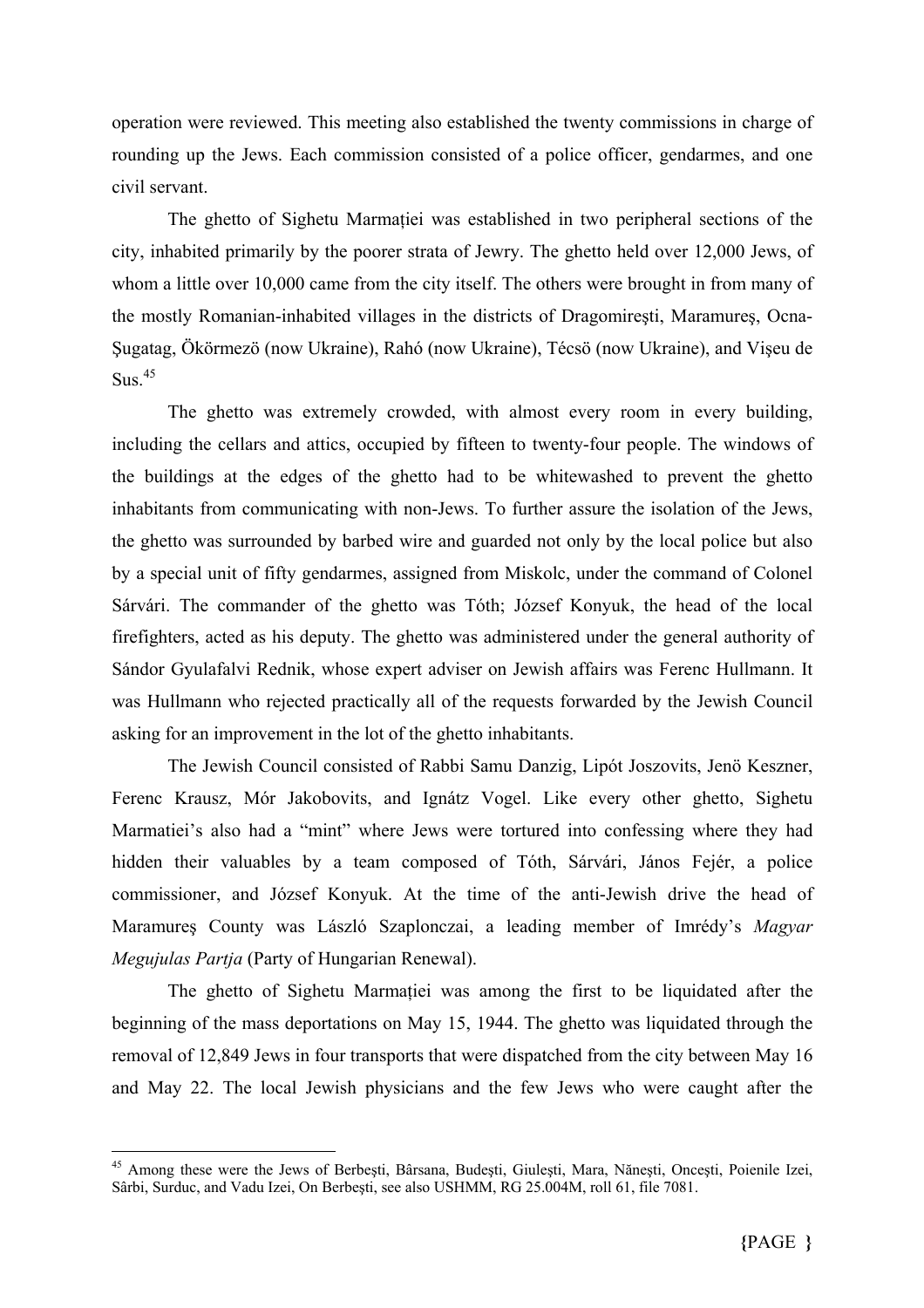departure of the transports were deported from the ghetto of Aknaszlatina. The Aknaszlatina ghetto, which held 3,317 Jews from the neighboring villages, was liquidated on May  $25^{46}$  $25^{46}$  $25^{46}$ 

There were two other ghettos in Maramureş County. The one in Ökörmezö, which held 3,052 Jews, was liquidated on May 17. A much larger ghetto was in operation for a short while in Viseu de Sus. $47$  The Jews held there were entrained at Viseu de Jos, where they joined the Jews from other neighboring villages.<sup>48</sup> A total of  $12,079$  people were deported from Vişeu de Jos and Vişeu de Sus, in four transports that left between May 19 and May 25, 1944.<sup>49</sup>

#### **Deportation: The Master Plan**

Unlike what happened in Poland, the Jews in Hungary lingered in ghettos for only a relatively short time: the ghettos in the villages lasted for only a day or two, and even those in the major concentration and entrainment ghetto centers, which were usually located in the county seats, were short-lived. In Northern Transylvania they only lasted a few weeks.

The technical and organizational details of the deportation were worked out under the leadership of László Endre. Early in May, he issued a memo to his immediate subordinates, providing general guidelines relating to the anti-Jewish operation with emphasis on Hungarian-German cooperation in the drive.<sup>50</sup> The details of the memo were discussed at a conference in Munkács on May 8-9 attended by the top administration, police, and gendarmerie officers of the various counties and county seats. The conference, chaired by László Ferenczy, heard an elaboration of the procedures to be used in the entrainment of the Jews and the final schedule for the planned transports from the various ghetto centers. The schedule was in accord with the instructions of the Reich Security Main Office (*Reichssicherheitshauptamt*; RSHA) as worked out by the Eichmann-*Sonderkommando*, which called for the dejewification of Hungary from east to west. Accordingly, the Jews of Northern Transylvania and those of Carpatho-Ruthenia and northeastern Hungary were to be deported first, between May 15 and June 11. The conference also agreed on the written

<span id="page-28-0"></span><sup>&</sup>lt;sup>46</sup> Among these were the Jews from of Bocicoiu Mare, Câmpulung la Tisa, Coștiui, Crăciunel, Remeți, Rona de Jos, Rona de Sus, and Săpânţa. On Crăciunel, see also USHMM, RG 25.004M, roll 72, file 40027; On Rona de

<span id="page-28-1"></span>Sus, see roll 40, file 40030, item 26.<br><sup>47</sup> Among these were the Jewish communities of Borșa, Leordina, Moisei, Petrova, Poienile de Munte and<br>Ruscova. On Viseu de Sus, see roll 42, file 40030, item 40; On Borsa, see roll

<span id="page-28-2"></span><sup>&</sup>lt;sup>48</sup> Among these were those from Bogdan Vodă, Botiza, Glod, Ieud, Rozavlea, Săcel, Șieu, Sajofalva, Săliște, and Viseu de Jos.

<span id="page-28-3"></span><sup>&</sup>lt;sup>49</sup> For more details on the anti-Jewish drive in Maramures County, see Braham, *Genocide*, pp. 40-42, 157-162. See also USHMM, RG 25.004M, roll 71, file 40027. 50 Braham, *Politics*, pp. 666-68.

<span id="page-28-4"></span>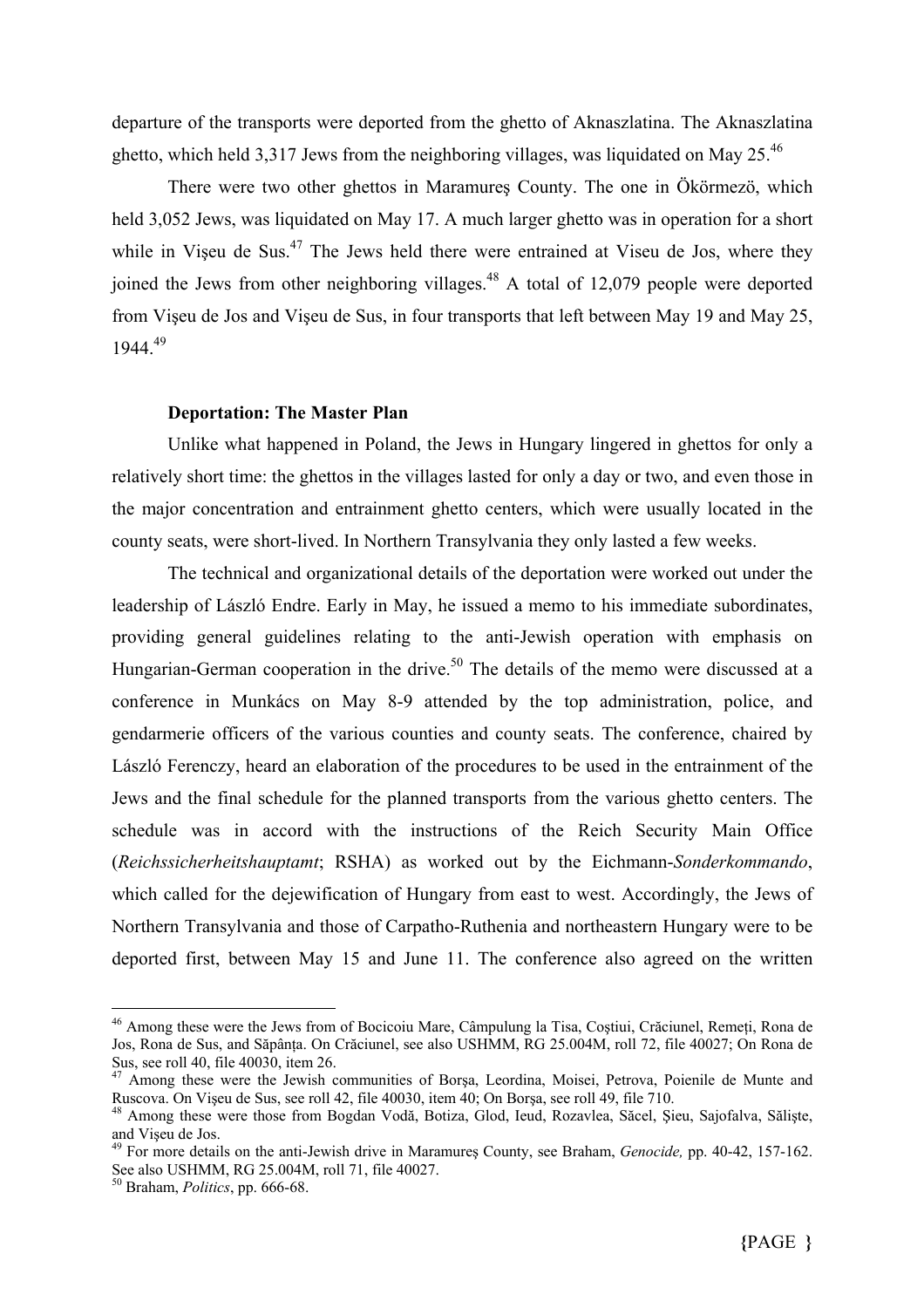instructions to be issued for the mayors of the ghetto and entrainment centers, specifying the procedural and technical details relating to the deportation of the Jews.<sup>51</sup>

#### **Transportation Arrangements**

The schedule of the deportations and the route plan were reviewed at a conference in Vienna on May 4-6, 1944, attended by the representatives of the railroad, the Hungarian gendarmerie, and the German Security Police (*Sicherheitspolizei*; SIPO). The chief representative of the gendarmerie was Leó Lulay, Ferenczy's aide; the Eichmann-*Sonderkommando* was represented by Franz Novak, the transportation specialist.

The conferees considered three alternative deportation routes. After considering the military, strategic, and psychological factors relating to the various proposals, the conferees decided to begin the deportation of the Hungarian Jews on May 15 with the trains to be routed from Kassa to Auschwitz across eastern Slovakia, via Presov, Muszyna, Tarnow, and Cracow. A compromise was also reached on the number of deportation trains per day. While Endre, who was eager to make Hungary *judenrein* as quickly as possible, suggested that six trains be dispatched daily, Eichmann, who was better informed about the gassing and cremating facilities in Auschwitz, originally suggested only two. At the end they settled on four trains daily, each carrying approximately 12,000 Jews.

The Wehrmacht and the German Railways proved highly cooperative about providing the necessary rolling stock, an indication of the Nazis' resolve to pursue the Final Solution even at the expense of the military requirements of the Reich. Together with their Hungarian accomplices they attached a greater priority to the deportation of the Jews than to the transportation needs of the Axis forces even when Soviet troops were rapidly approaching the Carpathians.

# **The Deportation Process**

In accordance with the decisions reached at the Munkács conference of May 8-9, the deportations began on schedule on May 15 in Gendarmerie districts VIII, IX, and X (Carpatho-Ruthenia, northeastern Hungary, and Northern Transylvania), which were identified as Dejewification Operational Zones I and II. Each day four trains, each consisting of 35 to 40 freight cars, were dispatched to the various entrainment ghetto centers to pick up their human cargo in accordance with a well-defined schedule. Each train carried about 3,000

<span id="page-29-0"></span> $51$  Ibid., pp. 667-69.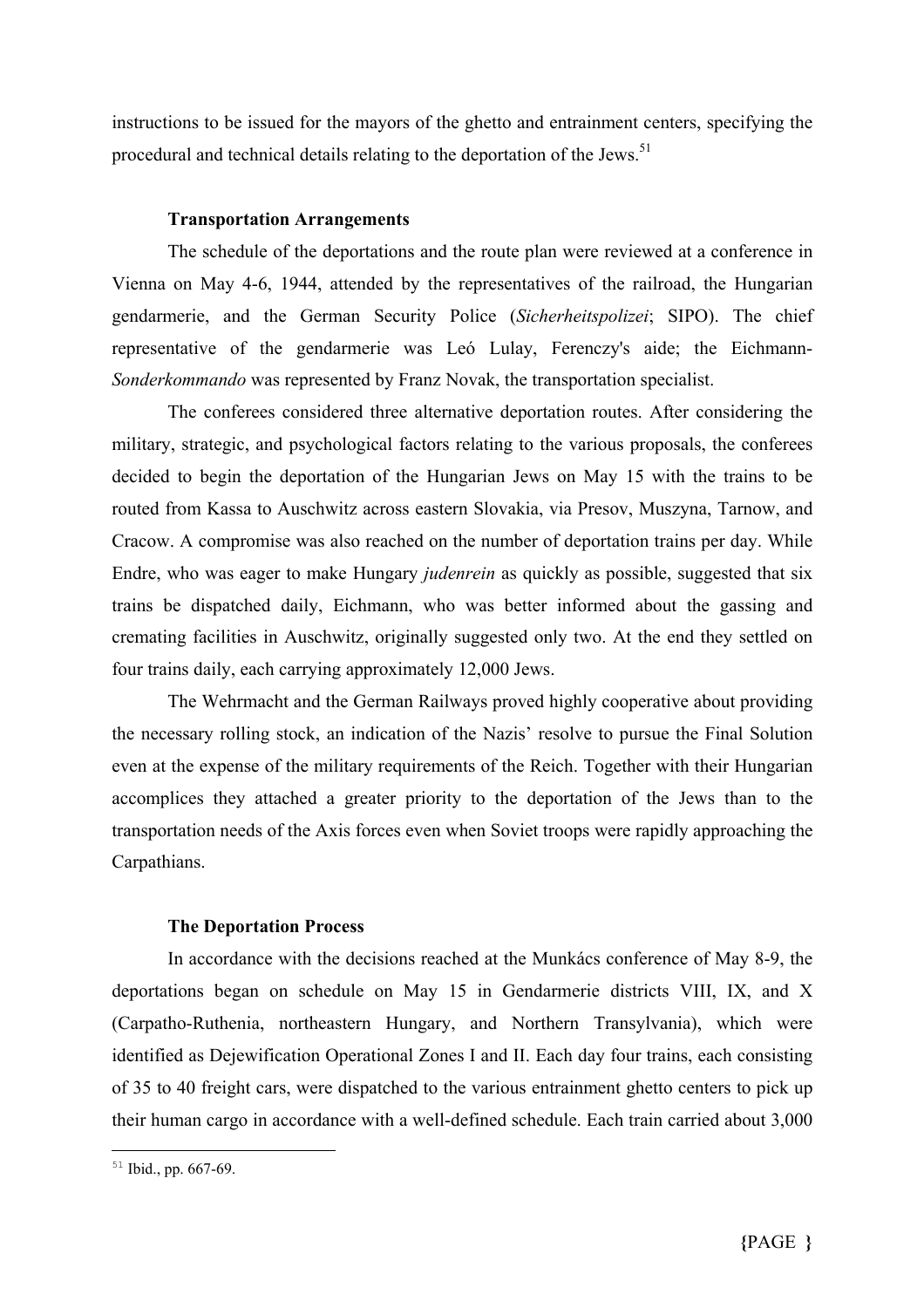Jews crammed into freight cars with each car, carrying on the average 70 to 80 Jews. Each car was supplied with two buckets: one with water and the other for excrements. One of the first ghettos to be cleared was that of Kassa, the rail hub through which almost all the deportation trains left the country. There, the Hungarian gendarmes who escorted the deportation trains were replaced by Germans.

The Jews were permitted to take along only a limited number of items for the "journey." They were strictly forbidden to take along any currency, jewelry, or valuables. Immediately prior to their removal from the ghettos to the entrainment platforms, they were subjected to still another search for valuables. The brutality with which the searches were conducted varied, but they were uniformly humiliating. In the course of the searches, personal documents, including identification cards, diplomas, and even military-service documents were frequently torn up and their proud owners turned into non-persons. Shortly after the searches were completed, well-armed gendarmes and policemen escorted the Jews to the entrainment points. After the Jews were crammed into the freight cars amidst great brutality, each car was chained and padlocked. $52$ 

The German and the Hungarian officials in charge of the Final Solution bureaucratically recorded the entrainment and deportation operations on a daily basis. Ferenczy submitted his reports to Section XX of the Ministry of the Interior. The reports of the Eichmann-*Sonderkommando* were sent to Otto Winkelmann, the Higher SS- and Police Leader in Hungary, who routinely forwarded them not only to the RSHA but also—via Edmund Veesenmayer, Hitler's Plenipotentiary in Hungary —to the German Foreign Office.

According to these reports, the number of Jews deported within two days of the operation's start was 23,363. By May 18, it reached about 51,000. The number of those deported continued to climb dramatically as the days passed: May 19, 62,644; May 23, 110,556; May 25, 138,870; May 28, 204,312; May 31, 217,236; June 1, 236,414; June 2, 247,856; June 3, 253,389; and June 8, 289,357.<sup>53</sup> The transport of June 7, which was reported the following day, was the last one from Zones I and II. With it, the German and Hungarian experts on the Final Solution achieved their target: within twenty-four days, they had deported 289,357 Jews in ninety-two trains—a daily average of 12,056 people deported and

<span id="page-30-0"></span><sup>&</sup>lt;sup>52</sup> The horrors of the entrainment and deportation were described in detail in a great number of memoirs and testimonies after the war. Consult *The Hungarian Jewish Catastrophe: A Selected and Annotated Bibliography,*  2d ed., comp. and ed. Randolph L. Braham (New York: Columbia University Press, 1984), and *The Holocaust in Hungary: A Selected and Annotated Bibliography, 1984-2000, comp. and ed. Randolph L. Braham (New York: Columbia University Press, 2001).* 

<span id="page-30-1"></span><sup>&</sup>lt;sup>53</sup> The Destruction of *Hungarian Jewry: A Documentary Account*, comp. and ed. Randolph L. Braham (New York: World Federation of Hungarian Jews, 1963), docs. 267-279.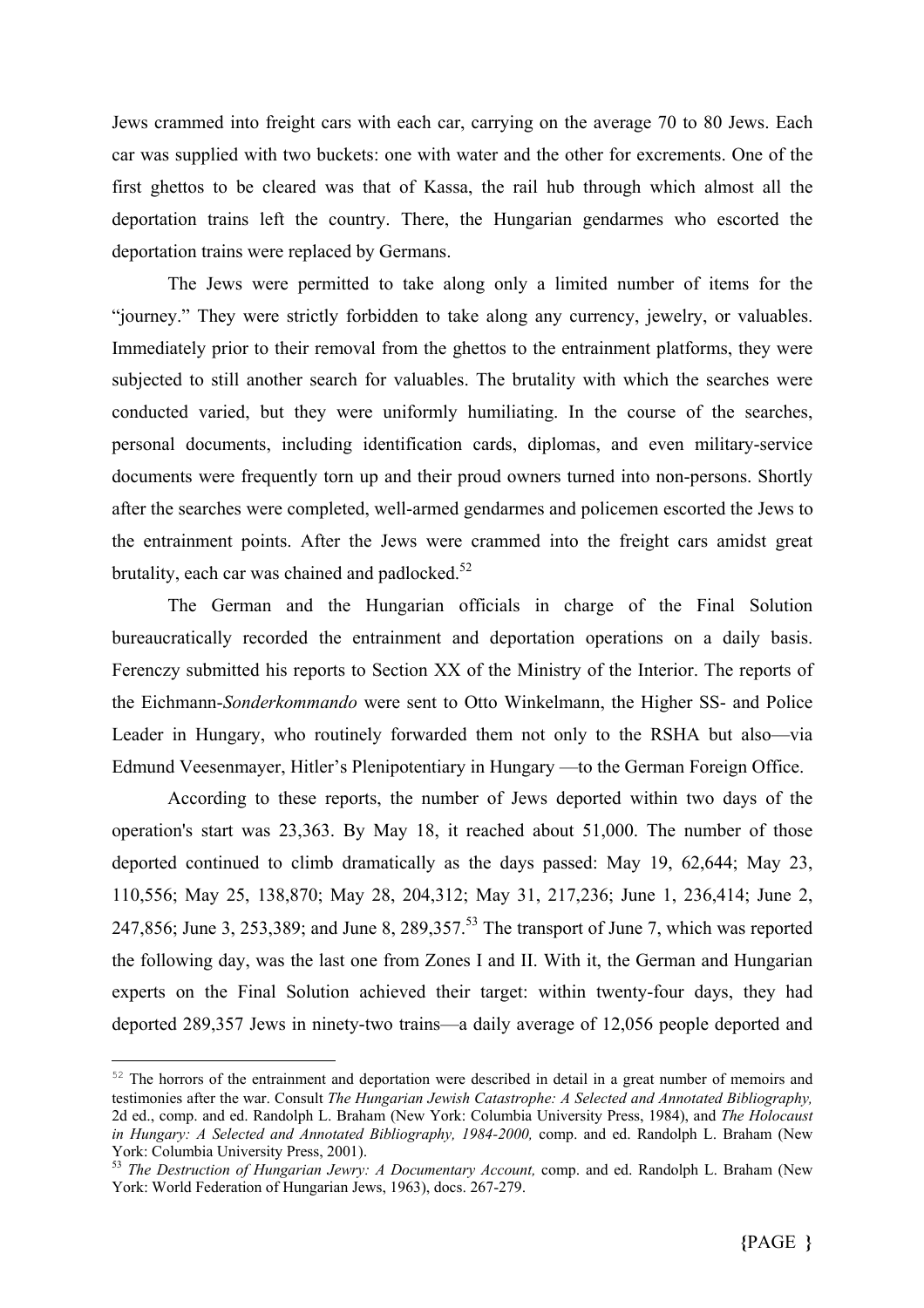an average of 3,145 per train. Among these were the 131,639 Jews deported in forty-five trains from the ghetto entrainment centers in Northern Transylvania.<sup>[54](#page-31-0)</sup>

# **Crime and Punishment**

Many, but certainly not all, the German and Hungarian military and civilian officials who were involved in the Final Solution in Northern Transylvania were tried for war crimes after the war. Most of them managed to escape with the retreating Nazi armies and avoided prosecution by successfully hiding their identity after capture by the Allies. Others managed to settle in the Western world, emerging as useful tools in the struggle against communism and the Soviet Union during the Cold War.

Nevertheless, a relatively large number of the top Hungarian governmental and military officials responsible for the planning and implementation of the Final Solution were tried in Budapest, having been charged, among other things, with crimes also committed in Northern Transylvania. Many of the Nazi officials and SS officers in charge of the anti-Jewish drive in Hungary were tried in many parts of the world, including Nuremberg, Frankfurt, Bratislava, Vienna, and Jerusalem. [55](#page-31-1) 

The roundup and prosecution of individuals suspected of war crimes in Northern Transylvania—and elsewhere in postwar Romania—were undertaken under the terms of the Armistice Agreement, which was signed in Moscow on September 12, 1944. With its implementation supervised by an Allied Control Commission operating under the Allied (Soviet) High Command, the Agreement also stipulated, among other things, the annulment of the Second Vienna Award, returning Northern Transylvania to Romania.

The people's tribunals (*Tribunalele popurului)* were organized and operated under the provisions of Decree-law no. 312 of the Ministry of Justice, dated April 21, 1945.<sup>56</sup> The crimes committed by the gendarmerie, military, police, and civilian officials in the course of the anti-Jewish drive in Northern Transylvania, including the expropriation, ghettoization, and deportation of the Jews, were detailed in the indictment presented by a prosecution team headed by Andrei Paul (Endre Pollák), the chief prosecutor.<sup>57</sup> The trial of the suspected 185 war criminals was held in Cluj in the spring of 1946 in a People's Tribunal presided over by Justice Nicolae Matei. Of the 185 defendants, only 51 were in custody; the others were tried

<span id="page-31-0"></span><sup>&</sup>lt;sup>54</sup> See Appendix 1.

<span id="page-31-2"></span><span id="page-31-1"></span>

<sup>&</sup>lt;sup>55</sup> See Braham, *Politics*, pp. 1317-1331.<br>
<sup>56</sup> For text, see *Monitorul Oficial* (Official Gazette), Bucharest, part 1, April 24, 1945, pp. 3362-64.<br>
<sup>57</sup> For the text of the indictment, see USHMM, RG 25.004M, roll 87,

<span id="page-31-3"></span>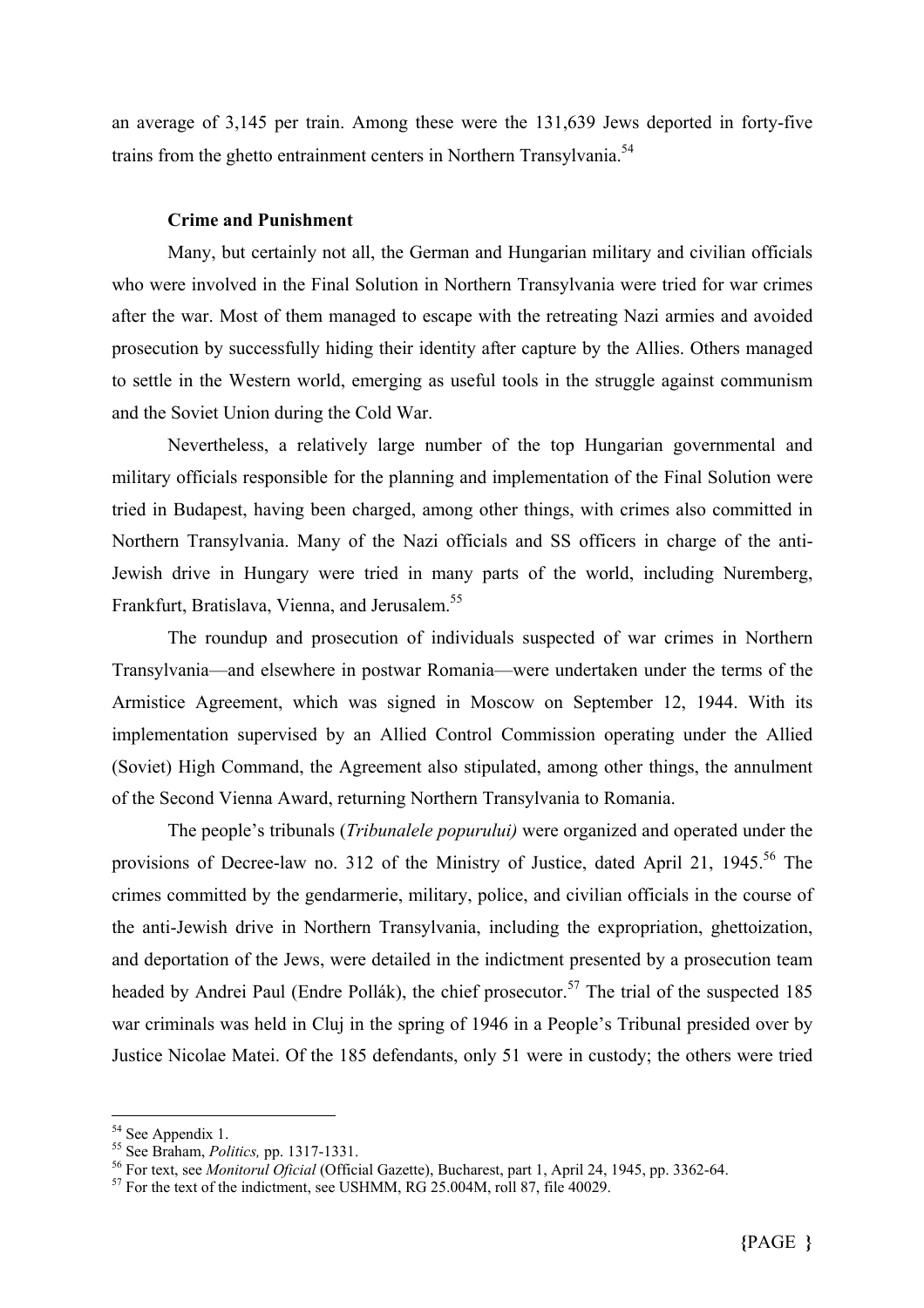*in absentia.* The proceedings recorded the gruesome details of the Final Solution in the various counties, districts, and communities of Northern Transylvania.

The trial ended in late May 1946, when the People's Tribunal announced its Judgment.<sup>58</sup> The sentences were harsh. Thirty of the defendants were condemned to death; the others received prison terms totaling 1,204 years. However, all those condemned to death were among those tried *in absentia,* having fled with the withdrawing Nazi forces. Among these was Col. Tibor Paksy-Kiss, the gendarmerie officer in charge of the ghettoization in the region. The percentage of absentees was also high among those who were condemned to life imprisonment. Among those under arrest, three were condemned to life imprisonment, six were freed after having been found innocent of the charges brought against them, and the remainder were sentenced to various types of imprisonment, ranging from three to twentyfive years. The harshest penalties were meted out to those who were especially cruel in the ghettos.

Virtually none of the condemned served out their sentences. In Romania, as elsewhere in East Central Europe during the Stalinist period, the regime found it necessary to adopt a new social policy that aimed, among other things, at the strengthening of the Communist Party, which was virtually non-existent during the wartime period. Under a decree adopted early in 1950,<sup>59</sup> those convicted of war crimes who "demonstrated good behavior, performed their tasks conscientiously, and proved that they became fit for social cohabitation during their imprisonment" were made eligible for immediate release irrespective of the severity of the original sentence. Among those who were found "socially rehabilitated" were quite a few who had been condemned to life imprisonment for crimes against the Jews. Guided by political expediency, the Communists made a mockery of criminal justice.

<span id="page-32-0"></span><sup>&</sup>lt;sup>58</sup> For documents on various trial proceedings and judgments, see ibid, roll 69, file 40027; roll 76, file 40024 and roll 87, file 40029. See also USHMM, Fond *Tribunalul Poporului—Cluj, 1945-1946,* roll 2, item 22. For the

<span id="page-32-1"></span><sup>&</sup>lt;sup>59</sup> Decree no. 72 of March 23, 1950, "Freeing of Convicted Individuals Prior to the Completion of Their Term (*Decret Nr. 72 privitor la liberarea înainte de termen a celor condamnati). Monitorul Oficial,* March 23, 1950. Also reproduced in *Colectie de legi, decrete, hotarîri si deciziuni* (Collection of Laws, Decrees, Resolutions, and Decisions) (Bucharest: Editura de Stat, 1950), vol. 28: pp. 76-79.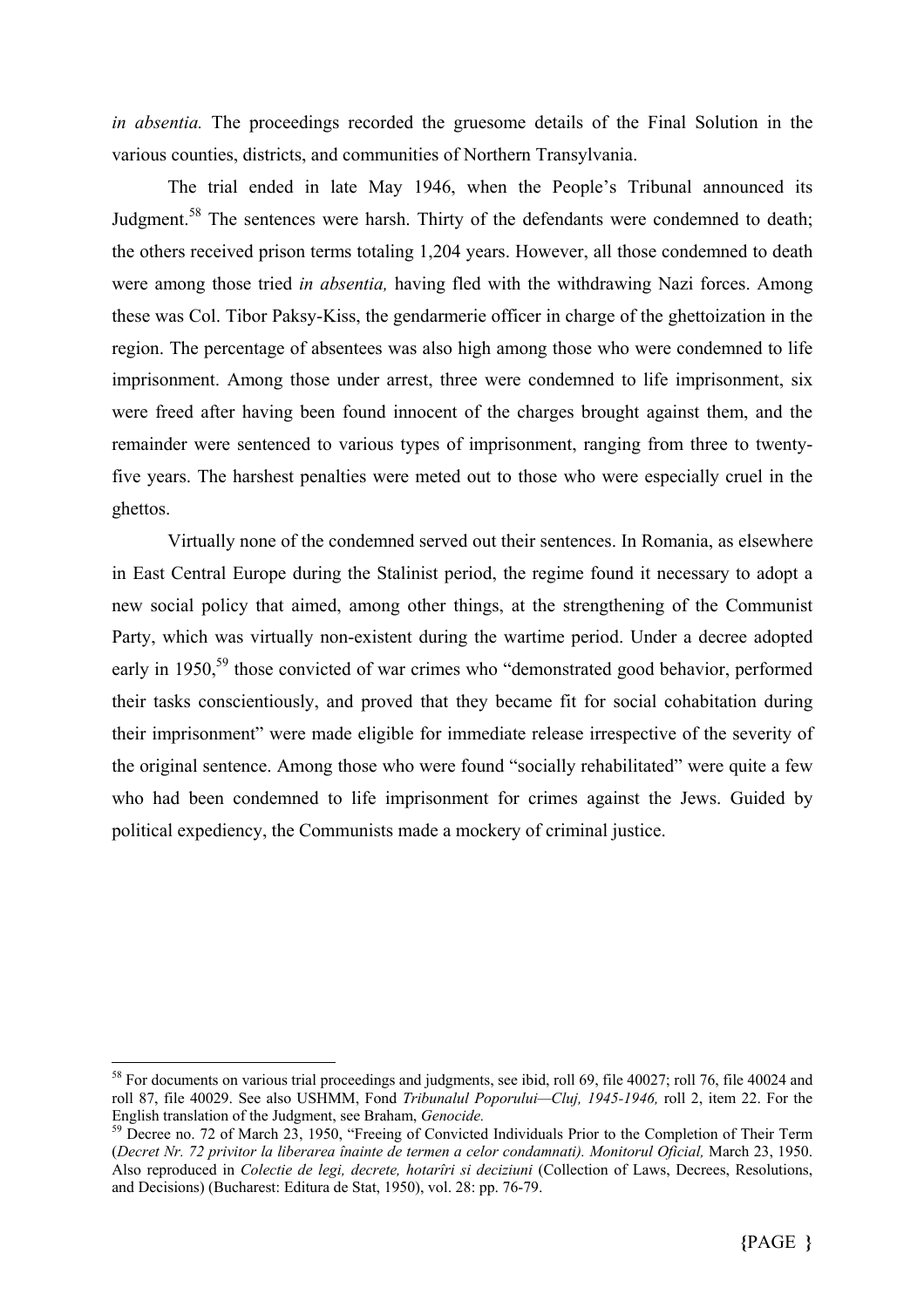# **Appendix 1**

# **Deportation Trains from Northern Transylvania Passing through Kassa (Kosice) in 1944: Dates, Origin of Transports, and Number of Deportees[60](#page-33-0)**

| May 16   | Sighetu Marmației      | 3,007 |
|----------|------------------------|-------|
| May 17   | Ökörmezö (now Ukraine) | 3,052 |
| May 18   | Sighetu Marmației      | 3,248 |
| May 19   | Vișeu de Sus           | 3,032 |
| May 19   | Satu Mare              | 3,006 |
| May $20$ | Sighetu Marmației      | 3,104 |
| May $21$ | Vișeu de Sus           | 3.013 |
| May 22   | Sighetu Marmației      | 3,490 |
| May 22   | Satu Mare              | 3,300 |
| May 23   | Vișeu de Sus           | 3,023 |
| May 23   | Oradea                 | 3,110 |
| May 25   | Oradea                 | 3,148 |
| May $25$ | Cluj                   | 3,130 |
| May 25   | Aknaszlatina           | 3,317 |
| May 25   | Vișeu de Sus           | 3,006 |
| May 26   | Satu Mare              | 3,336 |
| May 27   | Târgu Mureș            | 3,183 |
| May 28   | Dej                    | 3,150 |
| May 28   | Oradea                 | 3,227 |
| May 29   | Cluj                   | 3,417 |
| May 29   | Satu Mare              | 3,306 |
| May 29   | Oradea                 | 3,166 |
| May 30   | Târgu Mureș            | 3,203 |
| May 30   | Oradea                 | 3,187 |
| May 30   | Satu Mare              | 3,300 |

<span id="page-33-0"></span> $\overline{a}$ <sup>60</sup> These data were collected by the Railway Command of Kassa (Kosice). Mikulas (Miklós) Gaskó, "Halálvonatok" (Death Trains), *Menóra,* Toronto, June 1, 1984, pp. 4, 12. The figures relating to the number of trains and deportees and the deportation dates do not always coincide with those given in other sources.